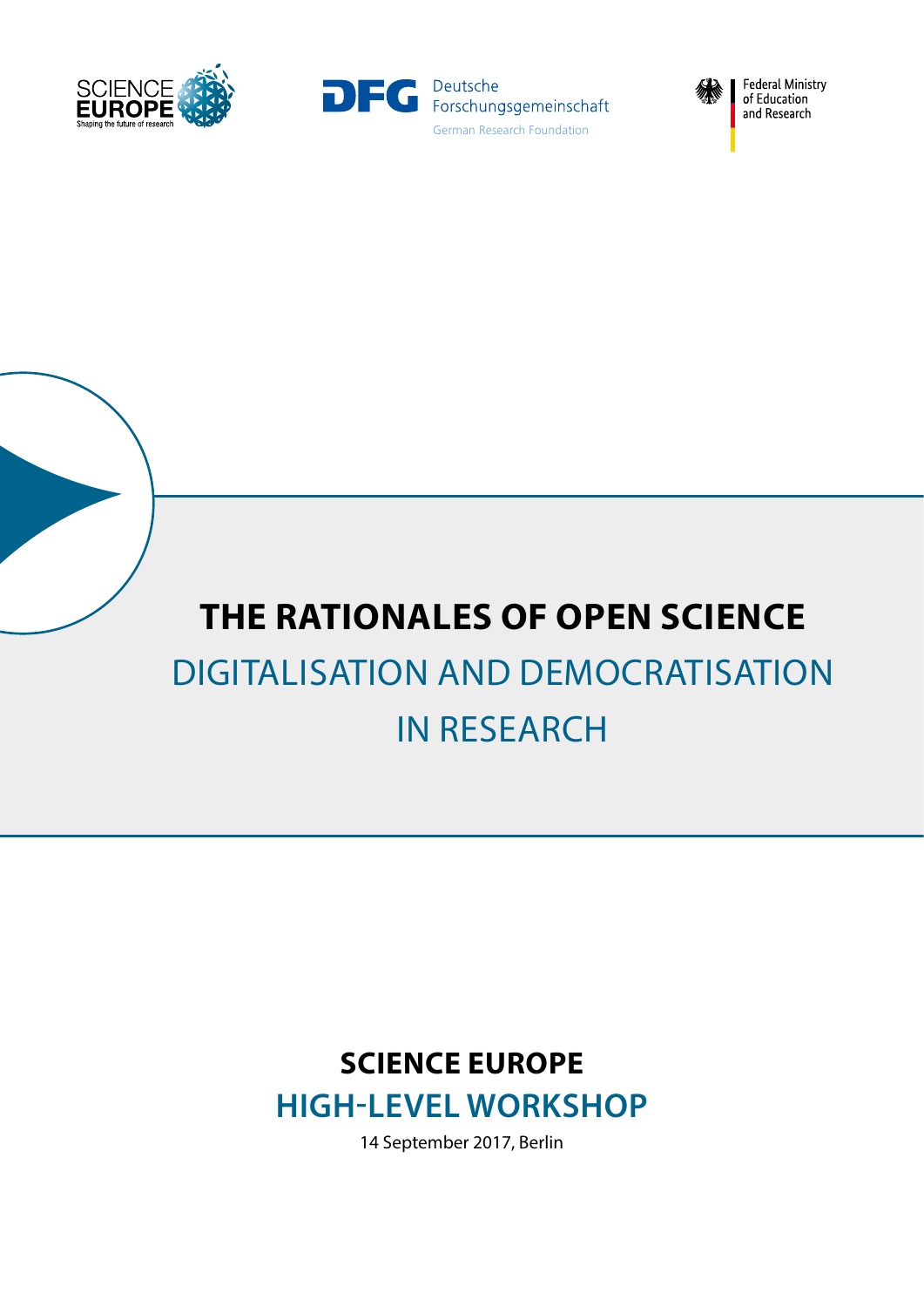## **COLOPHON**

#### September 2017

Deutsche Forschungsgemeinschaft (DFG) German Research Foundation International Affairs/European Science Policy Dr. Priya Bondre-Beil Phone: +49 (228) 885-2372 E-Mail: [Priya.Bondre-Beil@dfg.de](mailto:Priya.Bondre-Beil@dfg.de)

#### **Disclaimer**

Please note: The opinions contained herein do not necessarily represent the official position or policies of DFG, Science Europe and the Federal Ministry of Education and Research.

© Copyright Science Europe 2017. This work is licensed under a Creative Commons Attribution 4.0 International Licence, which permits unrestricted use, distribution, and reproduction in any medium, provided the original authors and source are credited, with the exception of logos and any other content marked with a separate copyright notice. To view a copy of this license, visit http://creativecommons.org/licenses/by/4.0/ or send a letter to Creative Commons, 444 Castro Street, Suite 900, Mountain View, California, 94041, USA.

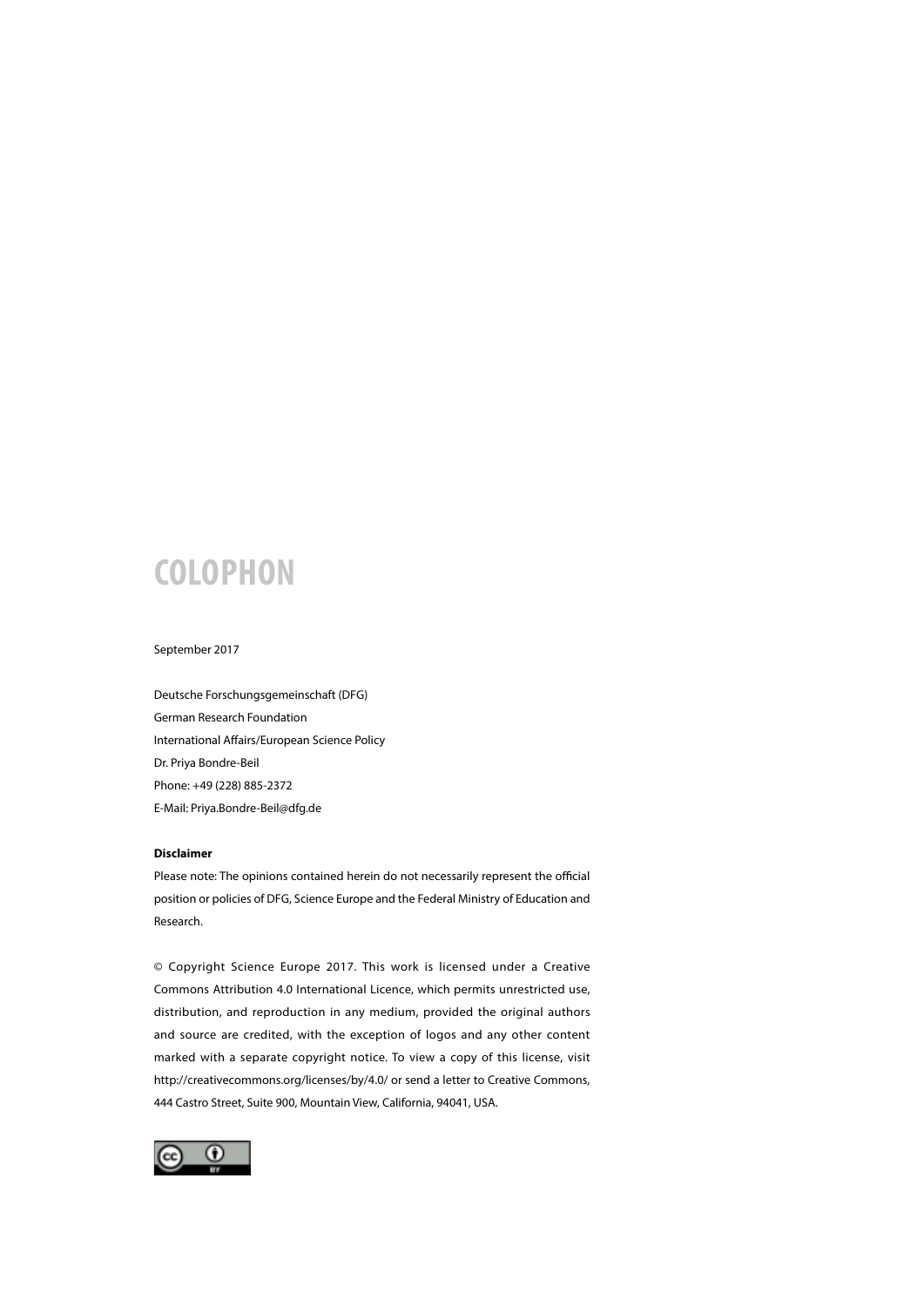## **FOREWORD**

Dear participants,

The 2017 Science Europe High Level Workshop is taking place during a period of turning points with regard to the future direction of the European Union. As the 60th anniversary of the Treaties of Rome is celebrated, controversial debates on the future of the European Union have played a major role during elections in the Netherlands, in France and in the UK, as well as in last year's Brexit referendum.

These debates have revealed a growing distrust among the people of Europe in terms of the democratic accountability of political institutions as well as the legitimacy of research systems to provide expertise. Furthermore, these political debates and our societies in general are increasingly affected by digitalisation, which is changing the way in which conflicting political messages are conveyed in our liberal societies.

In this regard, the topic of this year's Science Europe High Level Workshop appears to be timely: "The Rationales of Open Science – Digitalisation and democratisation in research".

Open Science, one of the most prominent strategic goals of the European Commission, is intrinsically tied to digitalisation, which itself holds the promise of both making use of the exponential amount of data it has helped to produce, and opening up new possibilities in the interconnection of science and society.

Also in relation to Open Science, cloud-based information infrastructures together with big data applications are gaining broad political and economic attention. At the same time, the application of Open Science principles and methods could potentially lead to wide-reaching implications for research as a profession and its intrinsic processes of advancing our scientific knowledge.

Open questions range from a scientific definition of research data to alternative methods of public rating of research. Furthermore, the different interpretations of Open Science in terms of citizen engagement – data collection, science communication or even co-design of research priorities or co-creation of research results – are still too vague.

The idea of obtaining societal acceptance of research by immediate digital citizen participation requires a profound debate on the system of science as such, the reliability of research data and scientific outcomes, the function of blue sky research and the role of science as the authority for a rational and methodologically reliable search for knowledge.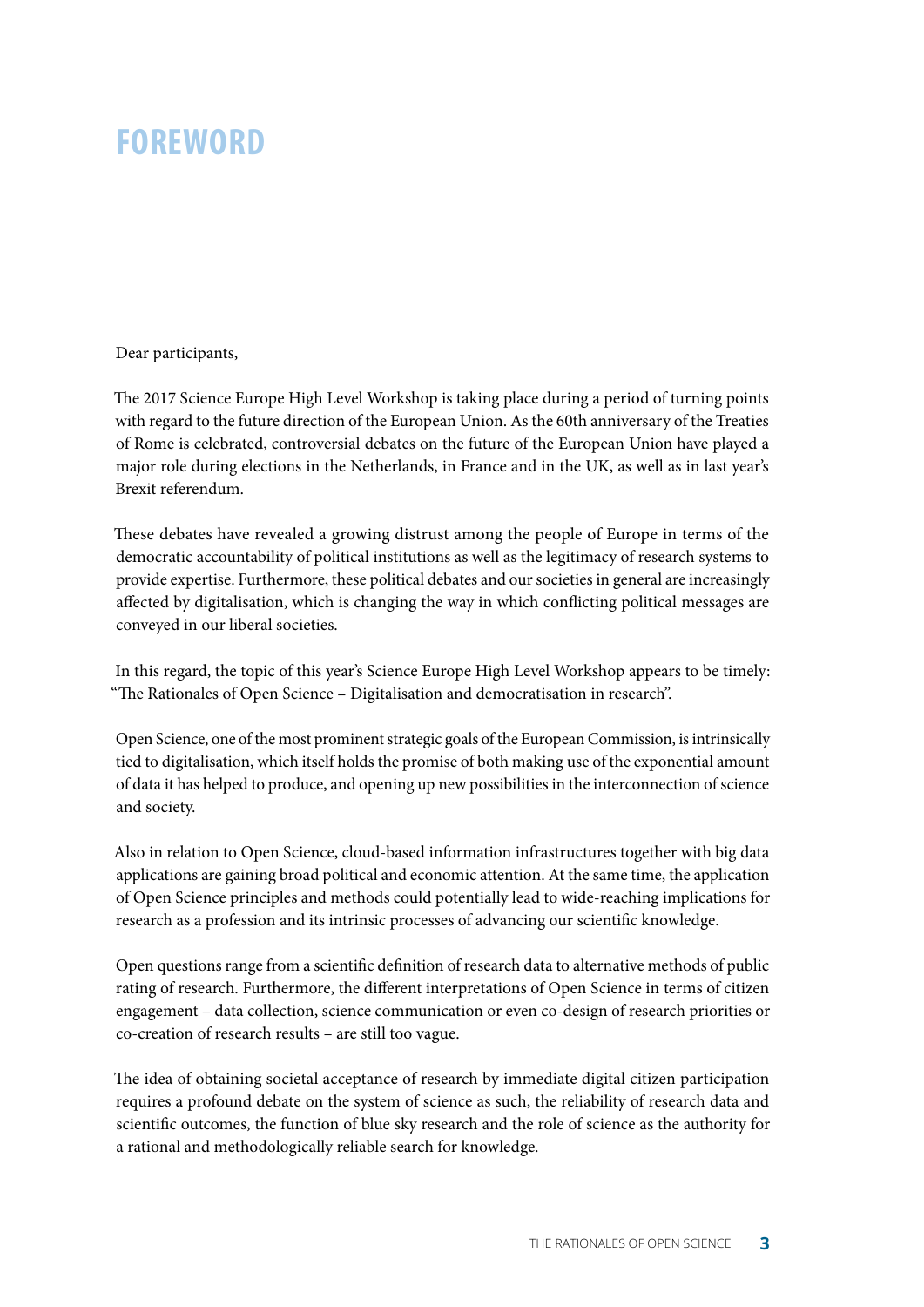The Science Europe High Level Workshop invites this debate on Open Science as a tool for the democratisation of science. It aims to achieve a clarification of the connection between science and democracy and of the distinct responsibilities and competences of both politics and the scientific communities.

This booklet has been designed to provide you with relevant background information on this complex topic. We hope that it will contribute to fruitful debates during the workshop. The outcome of the debate will be published in a set of Science Europe policy recommendations.

We look forward to welcoming you to a lively and instructive meeting in Berlin.

Yours sincerely,

Prof Michael Matlosz *President Science Europe*

Prof Peter Strohschneider *President Deutsche Forschungsgemeinschaft (DFG), German Research Foundation*

Dr Georg Schütte

*State Secretary Bundesministerium für Bildung und Forschung (BMBF), Federal Ministry of Education and Research (Germany)*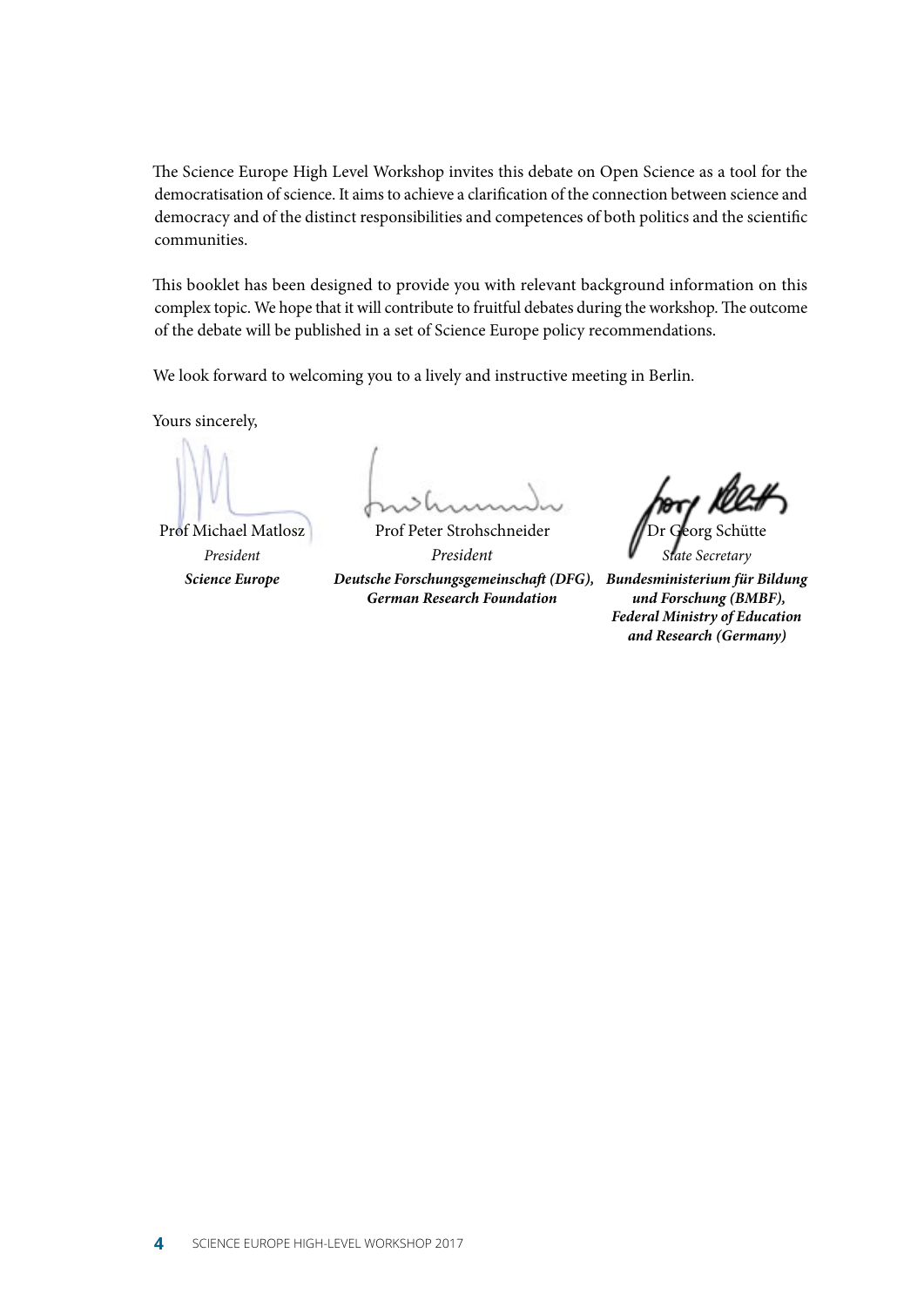## **CONTENTS**

|    | <b>PROGRAMME</b>                                                                | 6  |
|----|---------------------------------------------------------------------------------|----|
| 1. | DIGITALISATION, DEMOCRATISATION AND OPEN SCIENCE                                | 8  |
|    | Digitalisation and society                                                      | 8  |
|    | Digitalisation and the science system                                           | 8  |
|    | "Open Science"                                                                  | 8  |
|    | Digitalisation and a new deliberative ideal of democracy                        | 9  |
| 2. | <b>TRACING THE IDEA OF "DEMOCRATISING RESEARCH"</b>                             | 10 |
|    | The "standard view of science"                                                  | 10 |
|    | The "participatory turn" in science                                             | 10 |
|    | Science and the deliberative ideal of democracy                                 | 10 |
| 3. | <b>FORMS OF SOCIETAL PARTICIPATION IN RESEARCH</b>                              | 13 |
|    | Different degrees of societal participation: from co-operation to co-design     | 13 |
|    | The European Commission and "Citizen Science"                                   | 14 |
|    | Societal participation as part of a national science policy: The Dutch National |    |
|    | Research Agenda                                                                 | 16 |
|    | Citizen Science policy in Germany                                               | 16 |
| 4. | <b>KEY ISSUES AND KEY QUESTIONS</b>                                             | 18 |
|    | <b>APPENDIX</b>                                                                 | 20 |
|    | <b>BIBLIOGRAPHY</b>                                                             | 22 |
|    | <b>CVS OF THE SPEAKERS AND PANELLISTS</b>                                       | 26 |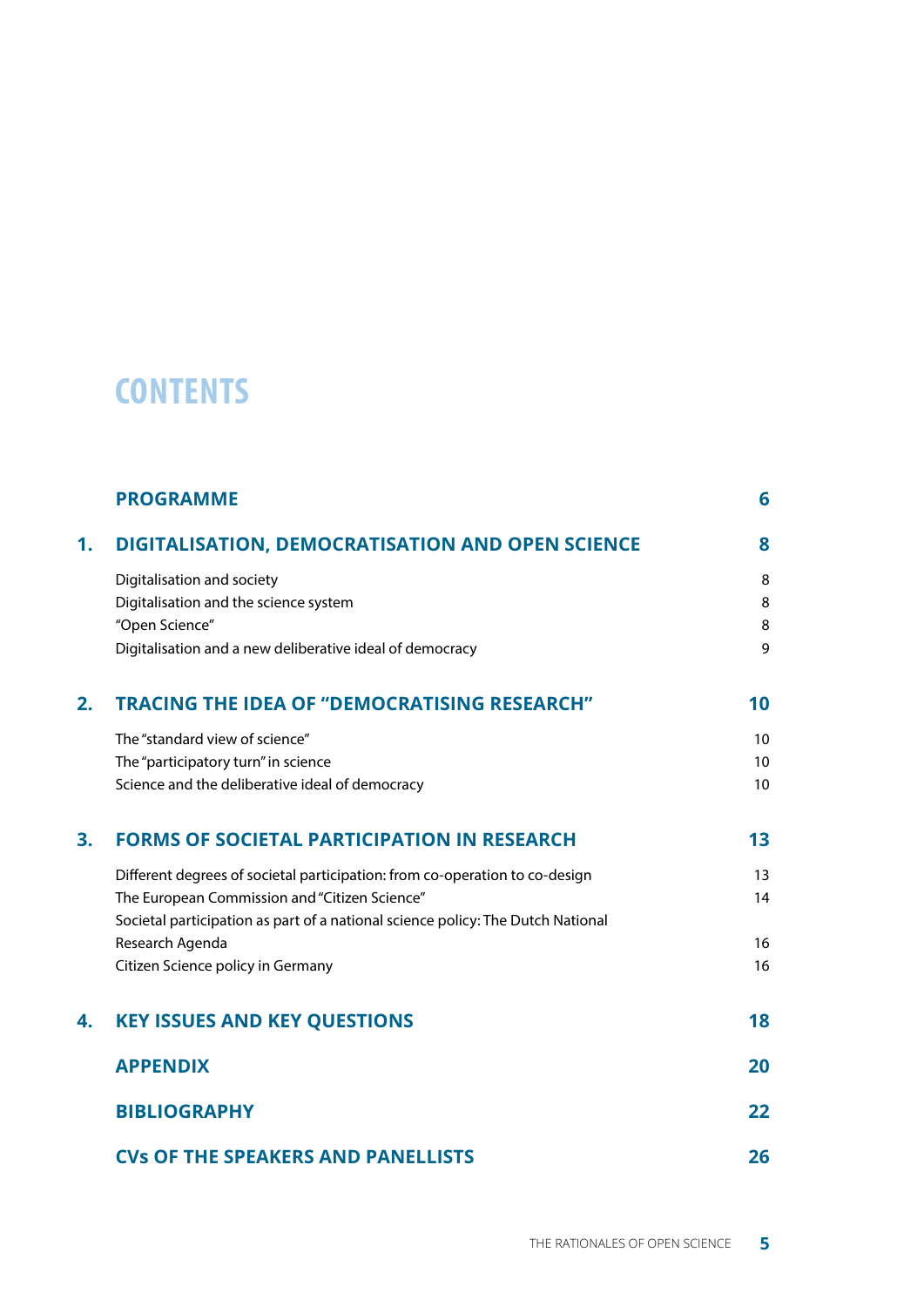## <span id="page-5-0"></span>**PROGRAMME**

#### **VENUE:** Sofitel Kurfürstendamm Berlin, Augsburger Str. 41, 10789 Berlin

| <b>Wednesday 13 September 2017</b> |           |                        |  |  |
|------------------------------------|-----------|------------------------|--|--|
| 18.30                              | Reception | Opéra Foyer, 2nd floor |  |  |
| 20.00                              | Dinner    | Salon Opéra, 2nd floor |  |  |

| <b>Thursday 14 September 2017</b> |                                                                                                     |                          |  |  |  |
|-----------------------------------|-----------------------------------------------------------------------------------------------------|--------------------------|--|--|--|
| 09.00-09.30                       | Registration & Welcome Coffee                                                                       | Opéra Foyer, 2nd floor   |  |  |  |
| 09.30-10.00                       | <b>Welcome Speeches</b>                                                                             | Salon Opéra, 2nd floor   |  |  |  |
|                                   | • Michael Matlosz, President, Science Europe                                                        |                          |  |  |  |
|                                   | <b>Georg Schütte</b> , State Secretary, Federal Ministry of Education and Research, Germany         |                          |  |  |  |
|                                   | • Peter Strohschneider, President, German Research Foundation (DFG)                                 |                          |  |  |  |
| 10.00-12.00                       | <b>Digitalisation and Democracy in Research</b>                                                     |                          |  |  |  |
|                                   | Keynote Speech                                                                                      |                          |  |  |  |
|                                   | Christoph Möllers, Professor of Public Law and Jurisprudence, Humboldt University of Berlin         |                          |  |  |  |
|                                   | <b>Panel Discussion</b>                                                                             |                          |  |  |  |
|                                   | Moderator: Sven Stafström, Director General, Swedish Research Council (VR)                          |                          |  |  |  |
|                                   | <b>Sander Dekker</b> , State Secretary, Ministry of Education, Culture and Science, the Netherlands |                          |  |  |  |
|                                   | • Marin Dacos, Scientific Advisor, Ministry of Higher Education, Research and Innovation, France    |                          |  |  |  |
|                                   | <b>Søren Harnow Klausen</b> , Member of the SE Scientific Advisory Committee                        |                          |  |  |  |
|                                   | • Christoph Möllers, Professor of Public Law and Jurisprudence, Humboldt University of Berlin       |                          |  |  |  |
|                                   | • Klement Tockner, President, Austrian Science Fund (FWF)                                           |                          |  |  |  |
| 12.00-13.30                       | Lunch Break                                                                                         | Saint Germain, 1st floor |  |  |  |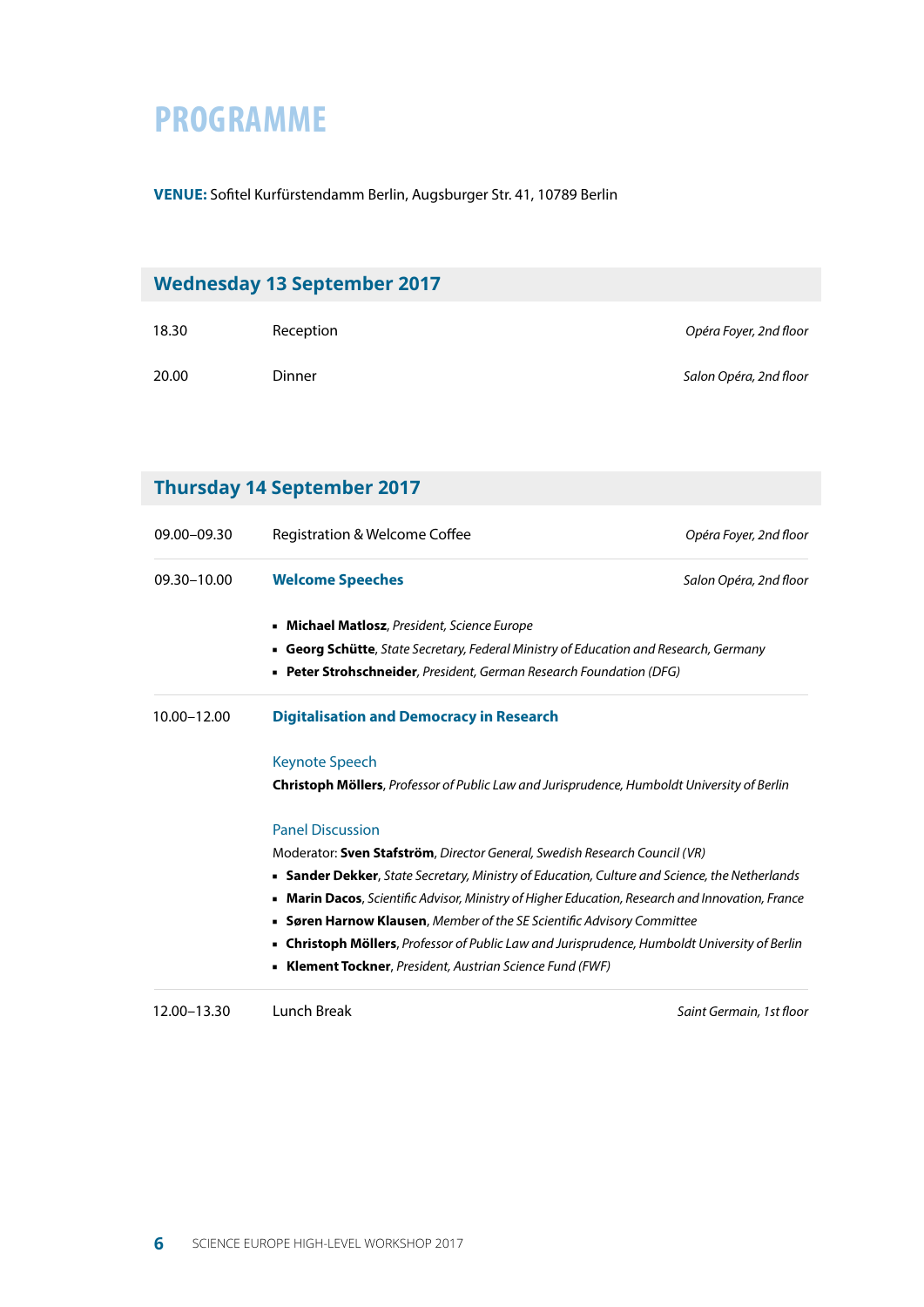### **Thursday 14 September 2017, continued**

| 13.30-15.30 | <b>Open Science - A Better Science?</b>                                                                                                                                                                                                                                                                                                                                                                                                                                                                                                                                                                                       | Salon Opéra, 2nd floor                                               |  |
|-------------|-------------------------------------------------------------------------------------------------------------------------------------------------------------------------------------------------------------------------------------------------------------------------------------------------------------------------------------------------------------------------------------------------------------------------------------------------------------------------------------------------------------------------------------------------------------------------------------------------------------------------------|----------------------------------------------------------------------|--|
|             | <b>Keynote Speech</b><br>Robert-Jan Smits, Director-General, DG Research and Innovation, European Commission                                                                                                                                                                                                                                                                                                                                                                                                                                                                                                                  |                                                                      |  |
|             | <b>Panel Discussion</b><br>Moderator: Marc Schiltz, Secretary General, Luxembourg National Research Fund (FNR)<br><b>Bjørn Haugstad</b> , State Secretary, Ministry of Education and Research, Norway<br><b>Matthias Kleiner</b> , President, Leibniz Association (LG), Germany, and Member of the Open<br>Science Policy Platform (OSPP)<br>• Robert-Jan Smits, Director-General, DG Research and Innovation, European Commission<br>• Milena Žic Fuchs, Member of the EC High Level Group on Maximising the Impact of EU<br>Research and Innovation Programmes                                                              |                                                                      |  |
| 15.30-16.00 | Coffee Break                                                                                                                                                                                                                                                                                                                                                                                                                                                                                                                                                                                                                  | Opéra Foyer, 2nd floor                                               |  |
| 16.00-17.00 | <b>Conclusions for Next Steps in Open Science Policies</b>                                                                                                                                                                                                                                                                                                                                                                                                                                                                                                                                                                    | Salon Opéra, 2nd floor                                               |  |
|             | <b>Concluding Discussion</b><br>Moderator and Rapporteur for the previous panels: Michael Matlosz, President,<br>Science Europe<br>• Christoph Möllers, Professor of Public Law and Jurisprudence, Humboldt University of Berlin<br><b>Georg Schütte</b> , State Secretary, Federal Ministry of Education and Research, Germany<br>• Robert-Jan Smits, Director-General, DG Research and Innovation, European Commission<br>• Peter Strohschneider, President, German Research Foundation (DFG)<br>• Milena Žic Fuchs, Member of the EC High Level Group on Maximising the Impact of EU<br>Research and Innovation Programmes |                                                                      |  |
| 17.00-19.00 | Reception                                                                                                                                                                                                                                                                                                                                                                                                                                                                                                                                                                                                                     | Opéra Foyer, 2nd floor                                               |  |
| 20.00       | Dinner                                                                                                                                                                                                                                                                                                                                                                                                                                                                                                                                                                                                                        | <b>Enoiteca</b> "Il Calice"<br>Walter-Benjamin-Platz 4, 10629 Berlin |  |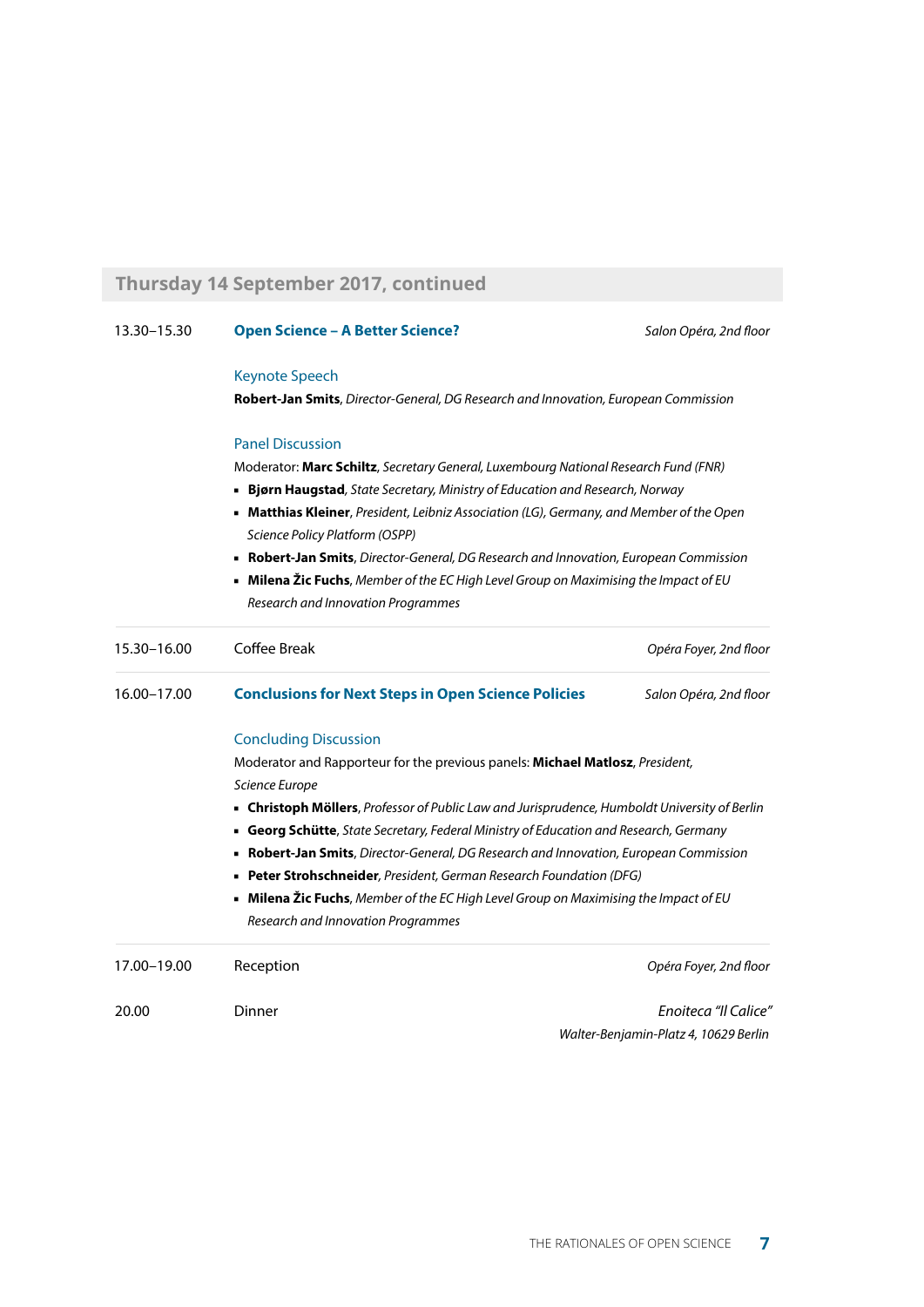# <span id="page-7-0"></span>**1. DIGITALISATION, DEMOCRATISATION AND OPEN SCIENCE**

#### **DIGITALISATION AND SOCIETY**

Digitalisation is playing an increasingly important role in shaping our society. The past two decades have seen an accelerated integration of network-based services and technologies into virtually every aspect of public and private life. When people use the term "digitalisation", they are often referring to three different levels of digitalisation that build upon each other:

- **1.** The actual conversion of analogue data streams into digital bits (correctly: "digitisation")
- **2.** The process of adopting digital technologies across all possible societal and human activities
- **3.** The overall societal implications which result from this adoption of digital technologies a change of business models, new socio-economic structures or legal and policy measures.

In the discussion that follows, we are concerned with the third stage of digitalisation, as the consideration of "how digital technologies organise, shape, and influence the various societal spheres of our contemporary world" (Brennen/Kreiss 2016). One of these societal spheres has been the science system.<sup>1</sup>

#### **DIGITALISATION AND THE SCIENCE SYSTEM**

Within the last two decades, digitalisation has massively affected the way in which research is conducted in all phases of the research life cycle, from discovery, planning, applying for funding, carrying out the project, analysis, writing, publication and outreach to the assessment of research. Technological innovation has resulted in new forms of publishing, the possibility of virtual access to huge datasets and the development of research software. These technological developments have prepared the ground for pursuing a greater openness of the science system. Digitalisation:

- **1.** facilitates access to scientific information and to the prior research process,
- **2.** makes scientific data more readily available and reusable,
- **3.** facilitates scientific collaboration,
- **4.** provides new opportunities for multidisciplinary research, and
- **5.** provides new ways of engaging citizens who are not professional researchers.

Openness promises increased reach and visibility for science as well as transparency, which can strengthen its quality assurance systems and credibility.

#### **"OPEN SCIENCE"**

Many scientists and policy-makers have therefore embraced the cultural shift towards openness in research that digitalisation has made possible. This cultural shift has mostly been referred to as "Open Science". In its essence, Open Science refers to "the idea that scientific knowledge of all kinds should be openly shared as early as is practical in the discovery process" (Nielsen 2011). In such a view, Open Science

<sup>1.</sup> In the text that follows, the term 'science' is used as the general term for the building of knowledge and understanding.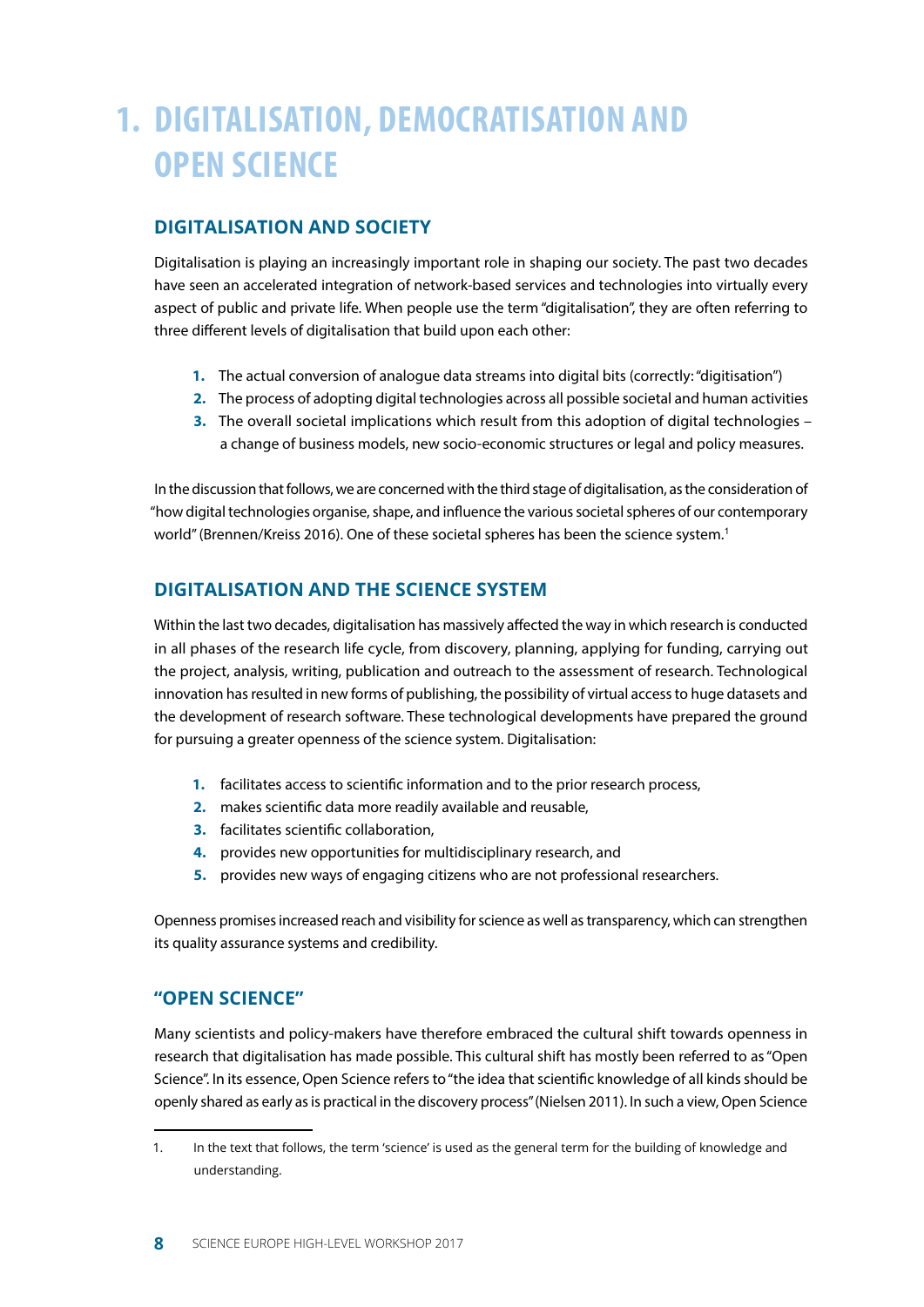<span id="page-8-0"></span>could be considered as a principle that already existed long before, but which has gained momentum following digitalisation. Many European states and the European Union have adopted various kinds of Open Science strategies in research.<sup>2</sup> Most of them include demands for open access (to research publications), access to and reuse of research data, and network-enabled open collaboration. Other aspects of an "open science system" include post-publication peer review, open research notebooks, open access to research materials, open source software, citizen science, and research crowdfunding. Bartling and Friesike (2014) have proposed five distinct discourses. Their preliminary classification of Open Science includes:

- **1.** Infrastructure in terms of collaborative platforms and services for scholarly communication
- **2.** Accessibility of research for the public, broadly varying from science communication to citizen science
- **3.** Measurement, e.g. the development of alternative metrics
- **4.** Open access to publications, data, software etc.
- **5.** Collaborative modes of research, e.g. through open software

#### **DIGITALISATION AND A NEW DELIBERATIVE IDEAL OF DEMOCRACY**

As is clear from the above, one component of Open Science has been a more active engagement of citizens in the science system. This "participatory turn" is based on a deliberative ideal of democracy (Rawls 1993, Habermas 1996, Fishkin 2009). Deliberative democrats believe that there exists a "democratic deficit" in western democracies where policy-making has taken on a technocratic nature with a growing distance between the elites and the public (Lövbrand et al. 2011: 475–476; Joss 2005: 202). The lack of direct influence of citizens in formal processes of decision-making would question the accountability and legitimacy of collective decisions. Therefore, voting and representation would no longer be sufficient. Instead, collective decisions would need to be legitimised through an open and reasoned dialogue among free and equal citizens.

Owing to its supposed compatibility with the new information and communication technologies (Roberts and Crossley 2004), this deliberative model of democracy has been gaining ground in western democracies since the 1990s. It is based on the assumption that the public nowadays not only has the technical possibility to participate in political processes because of digitalisation, but is also motivated to actively and systematically do so. However, while a debate on increased societal participation seems evident in democracies, in which legitimacy is conveyed through representation, it has been less clear why this debate should also take place in the science system, in which legitimacy has traditionally rested on the quality of knowledge. In the discussion that follows, we will trace how the idea of "democratising research" through broader participation by citizens has emerged and entered the science system.

<sup>2.</sup> The Appendix contains an overview of selected initiatives of the European Commission concerning the technical implementation of Open Science.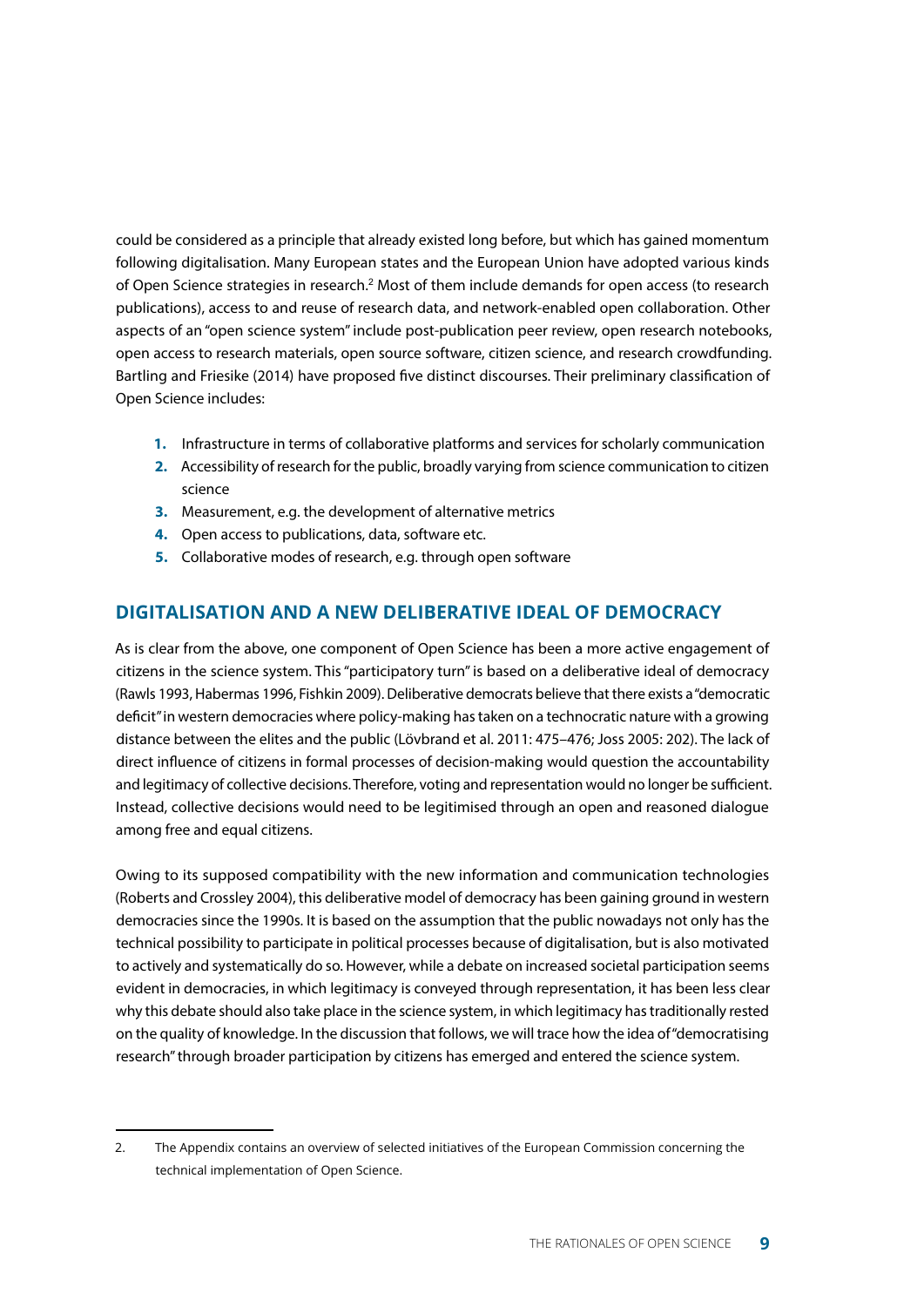# <span id="page-9-0"></span>**2. TRACING THE IDEA OF "DEMOCRATISING RESEARCH"**

#### **THE "STANDARD VIEW OF SCIENCE"**

Since the end of the Second World War, the consensus between scientists, policy-makers and the public in western democracies has been to lodge management of the scientific enterprise with the science community itself (Jasanoff 2003: 227–229). This idea found one of its clearest expressions in Vannevar Bush's report "Science – The Endless Frontier" (1945). Scientific autonomy was considered the best way to secure the quality of research. Peer review ensured that state-sponsored scientists met the aims and standards of research in consistency with a discipline's priorities, theories, and methods. Citizens participated in research mainly as data collectors in such fields as archaeology, astronomy, and natural history. However, the partnership entailed a clear division of the roles of citizens as "amateur data collectors" and scientists as "professional elucidators" who should generate knowledge from the data and advance science (Eitzel et al. 2017: 6). This "standard view of science" (Bijker et al. 2009) implied that scientists were knowledgeable experts, while the public had inadequate knowledge.

#### **THE "PARTICIPATORY TURN" IN SCIENCE**

Within the last 30 years, this view of science has come under increased scrutiny. There has been a growing demand for "Open Science", which includes broader societal participation in research. Many of the new citizen science initiatives foresee greater roles for the public in the management of the scientific enterprise. They are intended to go beyond traditional citizen science activities such as data gathering activities and to include (at least in the long term) the participation of the public in research design, the conducting of research and its evaluation. In their most radical version, they are thought to "democratise research" and thus to improve the democratic accountability of research.

#### **SCIENCE AND THE DELIBERATIVE IDEAL OF DEMOCRACY**

The "participatory turn" in science (Jasanoff 2003: 235–238) can be traced back to applying the deliberative ideal of democracy (see "1. Digitalisation, Open Science and Democratisation") to the science system. An increasing number of science and technology scholars no longer approach knowledge development as a process separate from the logic of democracy (Lövbrand et al. 2011: 478). They believe that scientists should no longer consider societal participation purely in order to allow research to reach larger scales (geographically or in terms of sample size) or to realise educational objectives such as improving the ecological literacy of citizens. Instead, they demand that scientists should justify their knowledge claims to much broader groups than their scientific peers. This argument for a democratisation of research arises mainly from:

- **1.** new modes of knowledge production
- **2.** an advancement of "post-normal science"
- **3.** an erosion of scientific authority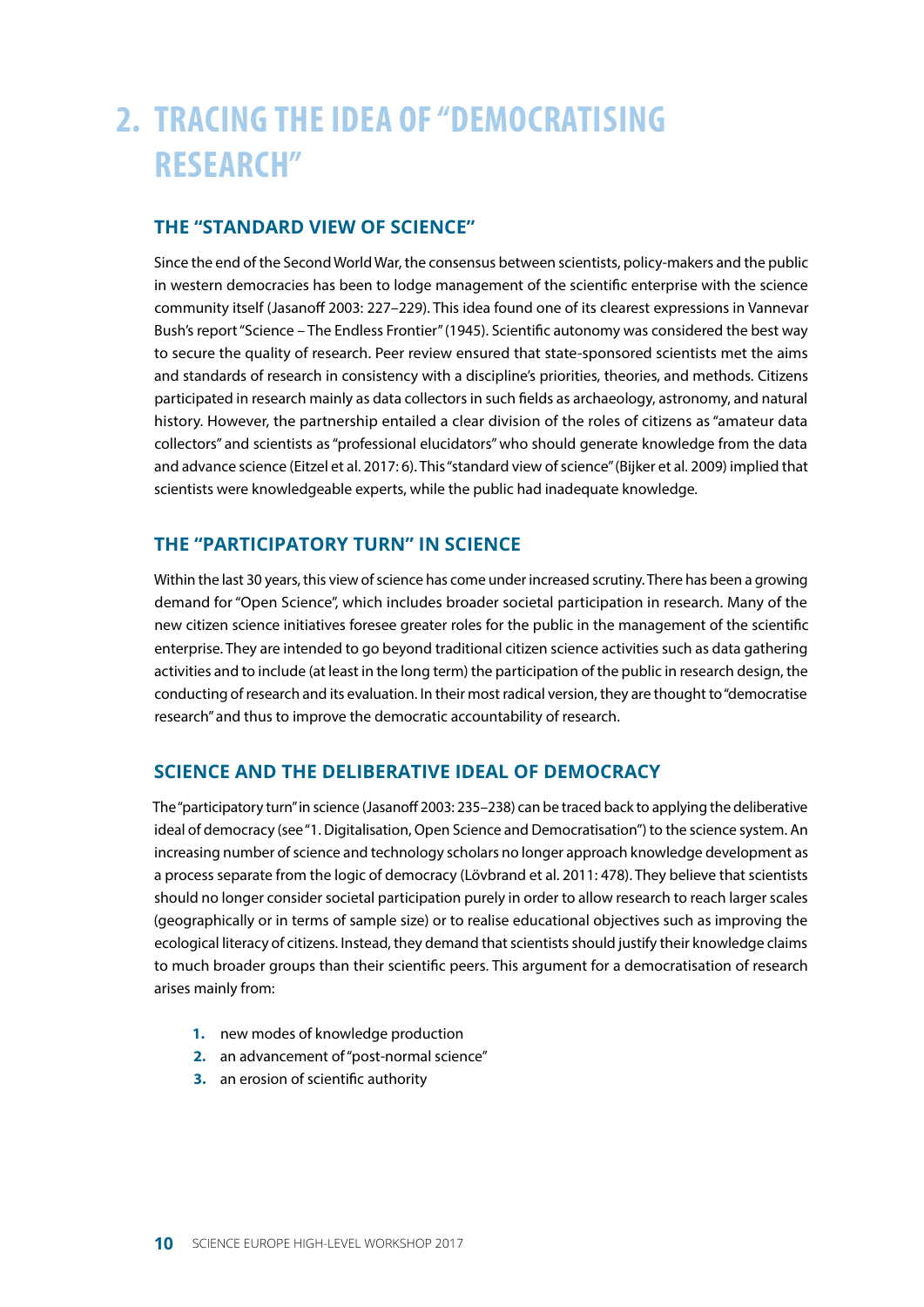Broader societal participation is believed to restore public trust in science, re-orient science toward coping with the complexity of environmental problems and transform research into an interactive system with possibilities of participation for different stakeholders (cf. Eitzel et al. 2017: 7–10, Frederking et al. 2016: 8).

#### **1. NEW MODES OF KNOWLEDGE PRODUCTION**

In general, the boundaries between scientists, citizens and policy-makers have become more blurred. Technological progress has facilitated the ability of citizens to access scientific information on the internet and to contribute to science through smartphones with computing and sensing abilities. Societal progress has increased the pool of citizens who are able and willing to contribute to science – owing to a growth in higher education, increased leisure time and increased life expectancy (Haklay 2015: 12–13).

At the same time, science feeds increasingly into policy-making and the everyday lives of individuals and societies (Ferretti & Pavone 2009: 289). Gibbons et al. (1994) claim that the public has already become a reference point for all scientific activity, as knowledge is increasingly produced in contexts of application and in a wider variety of locations, science is increasingly transdisciplinary and scientists have grown more aware of the social implications of their work (quoted in Jasanoff 2003: 234). According to this view, science is still the most crucial, but no longer the only relevant source of knowledge (Liberatore & Funtowicz 2003: 149).

This would cast doubt on the idea that scientists should remain accountable to their own peers only and not to society at large. Citizens should no longer be understood as pure "data objects" but rather be integrated actively in research processes (cf. Schäfer/Kieslinger 2016: 2). Gibbons et al. (1994) consider it a relic of an earlier era to keep insisting upon a separate space for science, with autonomous measures for quality control (quoted in Jasanoff 2003: 235). Nowotny et al. (2001: 117) plead in favour of a "mode 2" science in which the reliability of scientific knowledge is "complemented and strengthened by becoming also socially robust". By this, they mean that the expectations and reactions of citizens should find their way into the scientific process.

#### **2. ADVANCEMENT OF "POST-NORMAL SCIENCE"**

The demand for greater democratic accountability of scientists has also been closely connected to the advancement of science into fields where not only scientific knowledge is uncertain, but also the direction in which society should move (Weingart 2008: 143). This debate started in the 1960s, when damage to the environment resulting from technological progress first became an issue. Since then, concerns that the products of science could put society at risk have featured prominently in debates on nuclear energy, anthropogenic climate change, human cloning and embryonic stem cell research.

There is an increasing belief that the assessment of research in these specific areas of "post-normal science" (Funtowicz & Ravetz 1991) should not be left to the judgment of scientists alone (Bijker et al. 2010: 126–129). Societal involvement would be needed prior to research because, once knowledge was available, little could be done to stop its spread and implementation. A priori engagements between scientists and citizens would enable the latter to understand the societal risks involved in the development of science and thus ensure that science would not expose society to risks that it is not willing to tolerate.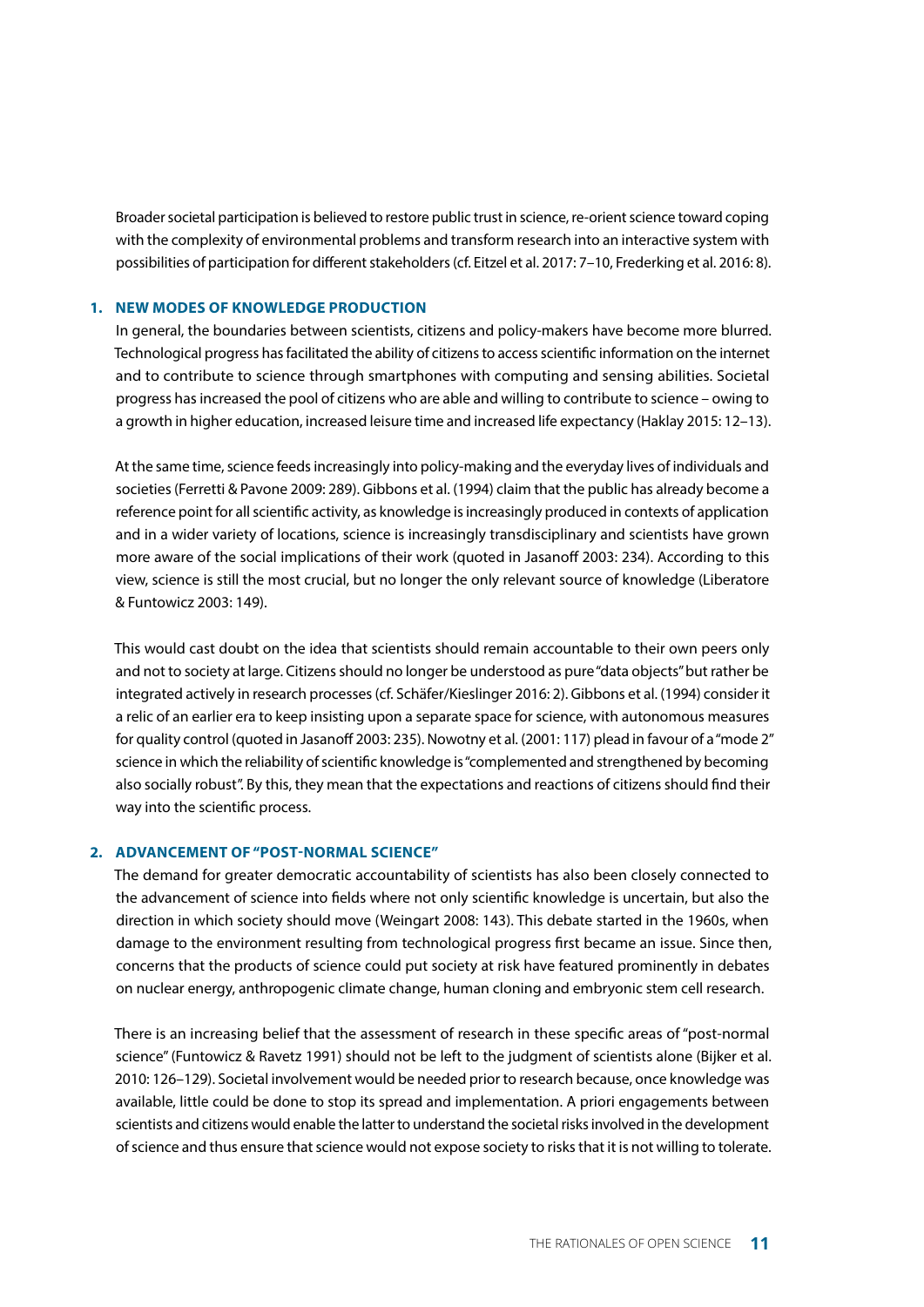Funtowicz & Ravetz (1991) believe that traditional experts should be flanked by an ''extended peer community'' of those affected by or with special knowledge of the issue. Jasanoff (2005: 190) argues that citizens should hold scientific experts accountable "by asking on whose behalf science and technology choices are made, with what rights of representation and according to whose definition of the common good".

#### **3. EROSION OF SCIENTIFIC AUTHORITY**

Arguments have also been put forward in support of greater democratic accountability of science because science has increasingly been disputed as an objective source of knowledge and expertise for decision-making. Since the 1980s, science has come to be understood as being socially constructed (Lotriet 2015: 36; Bijker et al. 2010: 122). Politics and other influences are, it is suggested, intrinsic to the scientific process and knowledge. Some scholars have implied that there would be even space for science to be influenced by social advocacy. This has weakened the authority of scientific knowledge and resulted in public uneasiness that science could be misdirected and become a servant of governments and other interests. Enthusiasm for scientific endeavours has thus been replaced by a sceptical waitand-see approach. Instances of scientific fraud or misconduct have often been exaggerated to portray a flawed system in general (Jasanoff 2003: 229).

Although it might seem a paradox, the fact that science has become more relevant in policy-making than ever before has also contributed to the erosion of its authority. The difference between scientific experts and policy-makers has been blurred in the mediation between scientific knowledge and political needs. Ferretti & Pavone (2009: 289) argue that scientific judgment promised to bring neutrality in political decision-making. Instead, government-appointed experts have often shaped political decisions under the guise of giving scientific advice. Thus, science and technology are no longer considered to be solutions to socio-political problems; they have become part of these problems.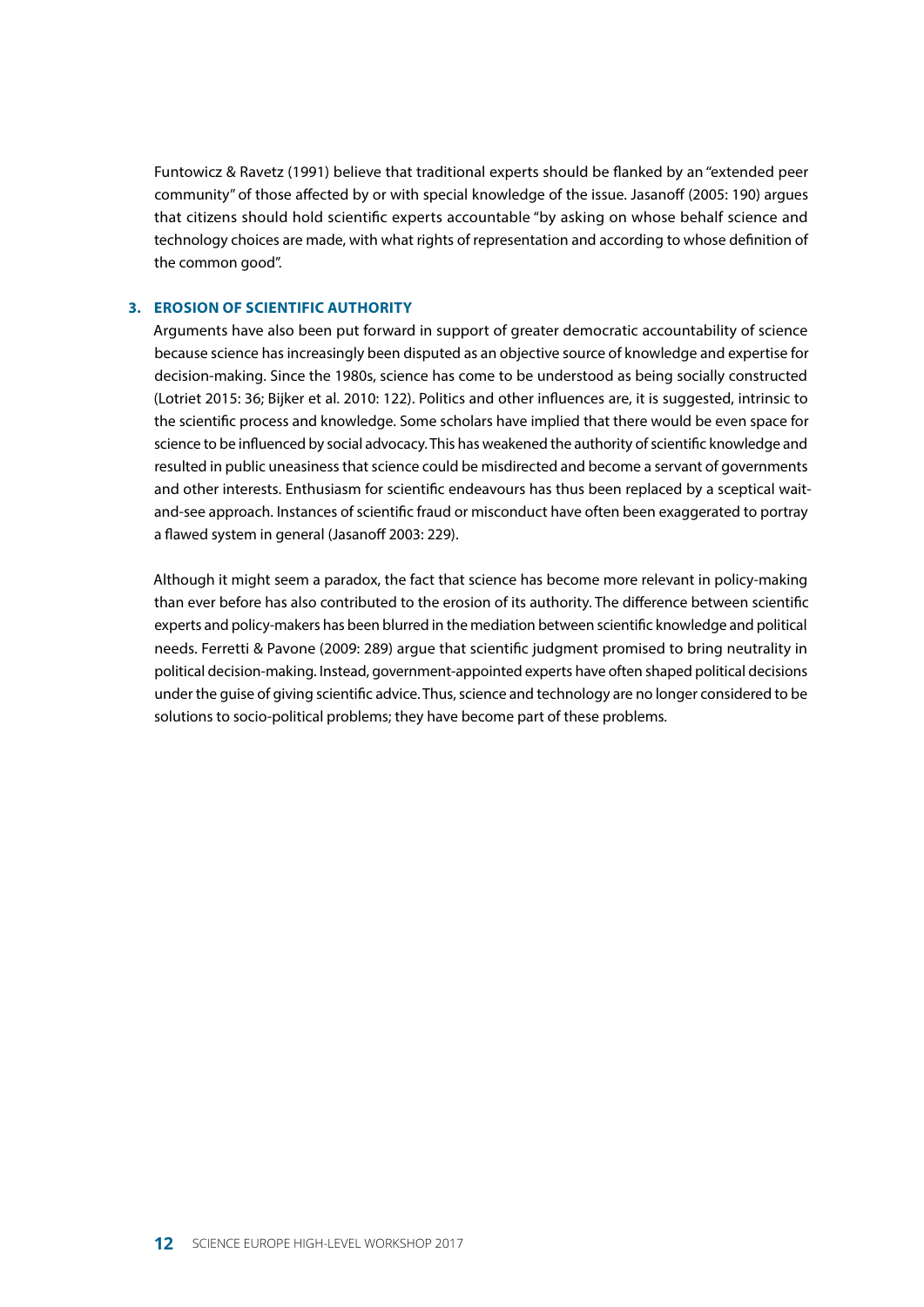## <span id="page-12-0"></span>**3. FORMS OF SOCIETAL PARTICIPATION IN RESEARCH**

#### **DIFFERENT DEGREES OF SOCIETAL PARTICIPATION: FROM CO‑OPERATION TO CO-DESIGN**

Societal participation in research should not be defined as a phenomenon that can be entirely correlated to the 21st century. However, within the last 30 years, the participatory turn in science has led to a proliferation of its forms and to the emergence of unprecedented forms of interaction between scientists and citizens. Since 1989, societal participation in research has most often been denominated as "citizen science" (cf. Frederking et al. 2016: 1), but the terms "public participation in scientific research", "participatory science", "civic science", "amateur science" or "crowdsourced science" (ibid.: 2) have also been used frequently. These forms of societal participation must be clearly distinguished from forms of science communication, in which scientists are the providers and the public merely passive recipients. They vary not only in terms of terminology, but also according to their activity, geography (i.e. local, regional, national or global level), research area, and the degree and quality of societal participation.

Schäfer & Kieslinger (2016) maintain that the most important distinction between different types of societal participation relates to the degree of societal participation or in other words "how close or how far they are from established forms of research". Societal participation in research should be differentiated according to the "locus of knowledge creation". This locus of knowledge creation moves along a continuum from projects where knowledge creation is mainly in the hands of researchers to those where citizens are equal or even the main knowledge producers. Frederking et al. (2016: 4) currently distinguish four degrees along this continuum. This is a valuable approach in order to trace whether and how increased demands for a greater public accountability of research have actually manifested themselves in the way society participates in research today.

#### **Co-operation**

The *co-operation model* implies a minimal and passive participation of citizens such as for example "passive sensing" (Haklay 2015: 14), where participants provide a resource that they own (e.g. their phone or space in their backyard) for automatic sensing used by scientists for analysis. Other forms of societal participation according to this model are for example "volunteer computing", where citizens allow scientists to run complex computer models on their personal computing devices when they are not in use, and "volunteer thinking", where scientists make use of the cognitive ability of people in passive leisure activities such as watching TV (ibid.).

#### **Collaboration**

The *collaboration model* implies a more active participation of citizens. It includes the traditional forms of societal participation in research such as monitoring environmental pollution, observing flora and fauna, identifying images and collecting different forms of data.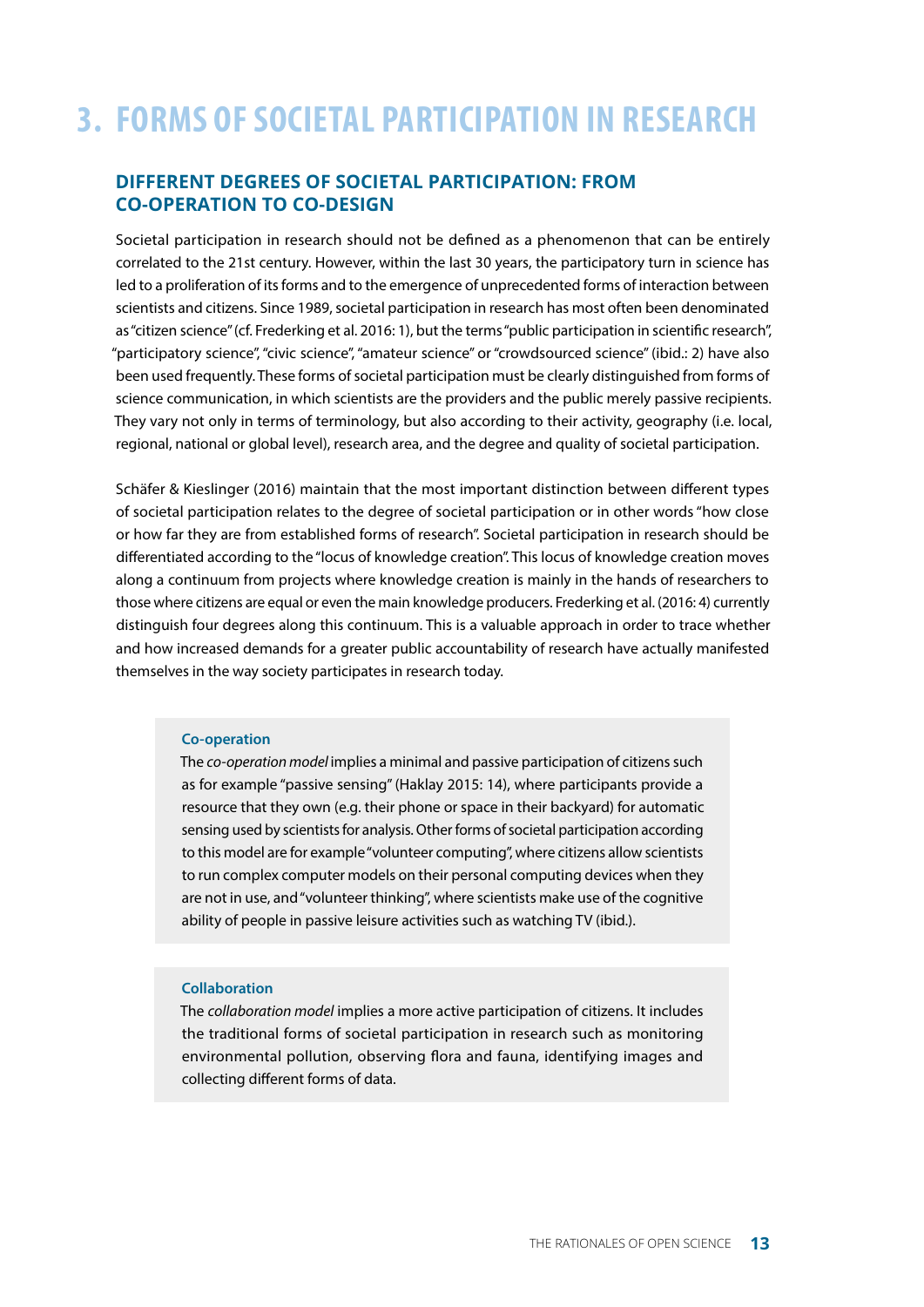#### <span id="page-13-0"></span>**Co-production**

The co-production model envisages a more equal role for citizens who participate not only in the collection, but also in the analysis of data.

#### **Co-design**

The *co-design model* involves citizens on a par with professional scientists, for example in the development of research policy and questions, in the co-design of research programmes, in setting the agenda for research projects, in the funding of research projects (through crowdsourcing) and possibly also in the evaluation of research projects.

Schäfer & Kieslinger (2016) make a strong case for also relating the locus of knowledge creation to the focus of project activities. Most citizen science activities can be placed on a matrix of societal participation with "traditional research" (i.e. researchers as knowledge producers with a focus on answering scientific questions) at the one end and new forms of research (i.e. citizens producing knowledge with a focus on interventions in socio-ecological systems) at the other end.

To illustrate the different degrees to which society participates in research, we have selected three prominent examples of the implementation of societal participation in research at an EU, member state and research performing level: the European Commission's Open Science strategy, the Dutch National Research Agenda and the *Museum für Naturkunde Berlin* – a Leibniz Institute.

#### **THE EUROPEAN COMMISSION AND "CITIZEN SCIENCE"**

Societal participation has featured prominently on the European Commission's agenda since the beginning of the 21<sup>st</sup> century. For Nowotny (2005: 38), this is hardly surprising since the EU has been at the centre of the debate on a "democratic deficit" with a perceived lack of democratic legitimacy of its governance structures. In 2001, the European Commission's White Paper on Governance drew on new guidelines for the collection and use of expert advice, which had been prepared by a working group on "democratising expertise", in order to "provide for increased accountability, plurality and integrity" (Jasanoff 2003: 226). In 2007, an expert group commissioned to assess "how to respond to the widely-recognised problem of European public unease with science" concluded that European institutions should attribute a more active and creative role to their publics and not fall back on the "narrative of a singular hierarchy of knowledge, with publics imagined as epistemically-incompetent [sic!], thus untrustworthy." (European Commission 2007: 78). The idea is that, by engaging in deliberations with scientific experts, citizens can shape a more democratically committed knowledge society.

"Citizen Science" has consequently evolved to become a central issue in the 3O Strategy (Open Science, Open Innovation, Open to the World; 2015) of Carlos Moedas, European Commissioner for Research, Science and Innovation. For the Commission, citizen science means that "participants provide experimental data and facilities for researchers, raise new questions and co-create a new scientific culture" (European Commission 2014: 10). This would allow for the "democratisation of science".<sup>3</sup> For the Commission (2013: 3–5), engaging citizens and society "in completely new ways" would be made possible by developments

<sup>3.</sup> For further information cf. https://ec.europa.eu/digital-single-market/en/citizen-science [20.07.2017].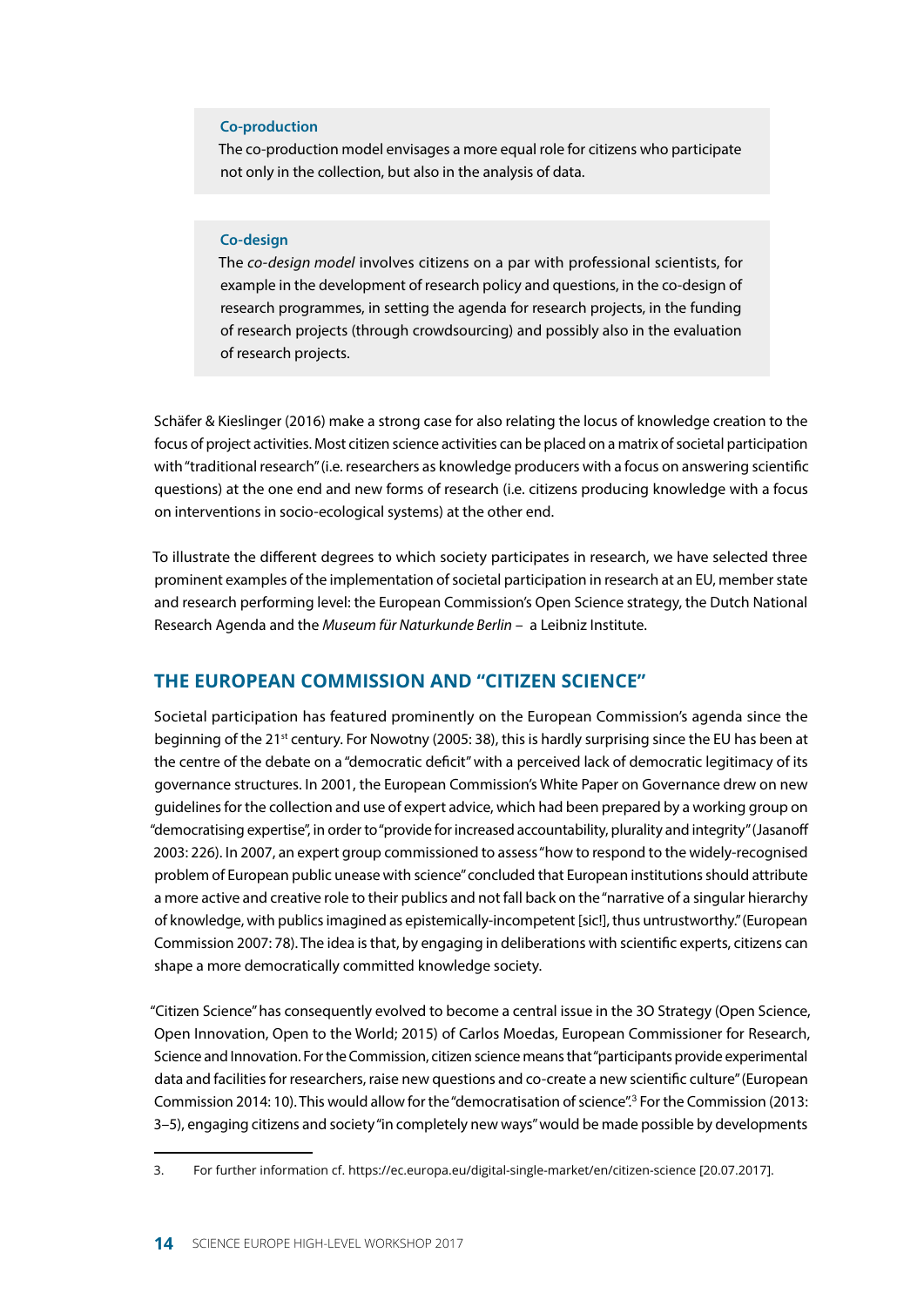in digital technology. Through access to scientific information and processes, citizens would be aware of the potential and limits of scientific knowledge creation, and could participate in studying and monitoring issues relevant to them. Thus, research agendas could be re-directed towards issues of concern to citizens and scientific practices would become more efficient and trustworthy (European Commission 2016: 54). The old restricted and "elite" approach of science would expand to a "more egalitarian view of research" (European Commission 2013: 5).

In order to foster such cultural change in the system of research, the Commission has included "Science with and for Society" as a specific programme section in Horizon 2020. A major part of this is the guideline "Responsible Research and Innovation" (RRI),4 to which future research projects and processes as well as researchers themselves are to adapt themselves. RRI has been implemented as "cross-cutting issue" in Horizon 2020 and according to the Lamy Report is likely to play a role in the next framework programme as well (cf. European Commission 2017). It implies that various stakeholders work together in research and innovation on five central (political) issues with the intention of better aligning research processes and results with the values, needs and expectations of society.

In contrast to traditional interpretations of societal participation, the Commission's definition of possible citizen activity in the research context exceeds the traditional forms of co-operation or collaboration with experts. Thus, the given statements imply the possibility of citizen participation in the form of coproduction or co-design, which would include a shift from researchers and branch-specific interests to societal expectations and claims as the baseline of research projects and agendas. However, concrete guidelines for the implementation of Citizen Science in research processes still need to be clarified.

The European Citizen Science Association (ECSA) was founded by organizations of 17 member states of the EU to unify the various approaches and create a shared awareness of the importance of Citizen Science. As a pan-European alliance it is also strongly involved in strengthening the Citizen Science position within the EU programmes and agendas, e.g. in the context of projects in Horizon 2020 (cf.: "Do it Together Science") and by promoting RRI.5 The aim of ECSA is to further encourage the growth of the Citizen Science movement in Europe as well as internationally (cf. Frederking et al. 2016: 3).<sup>6</sup> In addition to this intention to set European standards with respect to Citizen Science, the EU has already funded (e.g. "Sea for Society"<sup>7</sup>) and promoted (e.g. via the platform "Socientize"<sup>8</sup> and at events like the "Euroscience Open Forum") various projects containing Citizen Science elements.

<sup>4.</sup> For further information cf. https://ec.europa.eu/programmes/horizon2020/en/h2020-section/responsibleresearch-innovation [20.07.2017].

<sup>5.</sup> Cf. <https://ecsa.citizen-science.net/about-us> [20.07.2017].

<sup>6.</sup> In order to better align the given forms and endeavours of Citizen Science movements and projects, the ECSA recently published 10 guiding principles for Citizen Science (cf. Eitzel 2017: 7), such as "Both the professional scientist and citizen scientist benefit from taking part". For further details cf. https://ecsa. citizen-science.net/engage-us/10-principles-citizen-science [20.07.2017].

<sup>7.</sup> Cf. http://seaforsociety.eu/np4/home.html [20.07.2017].

<sup>8.</sup> Cf. http://www.socientize.eu/?q=de/content/socientize [20.07.2017].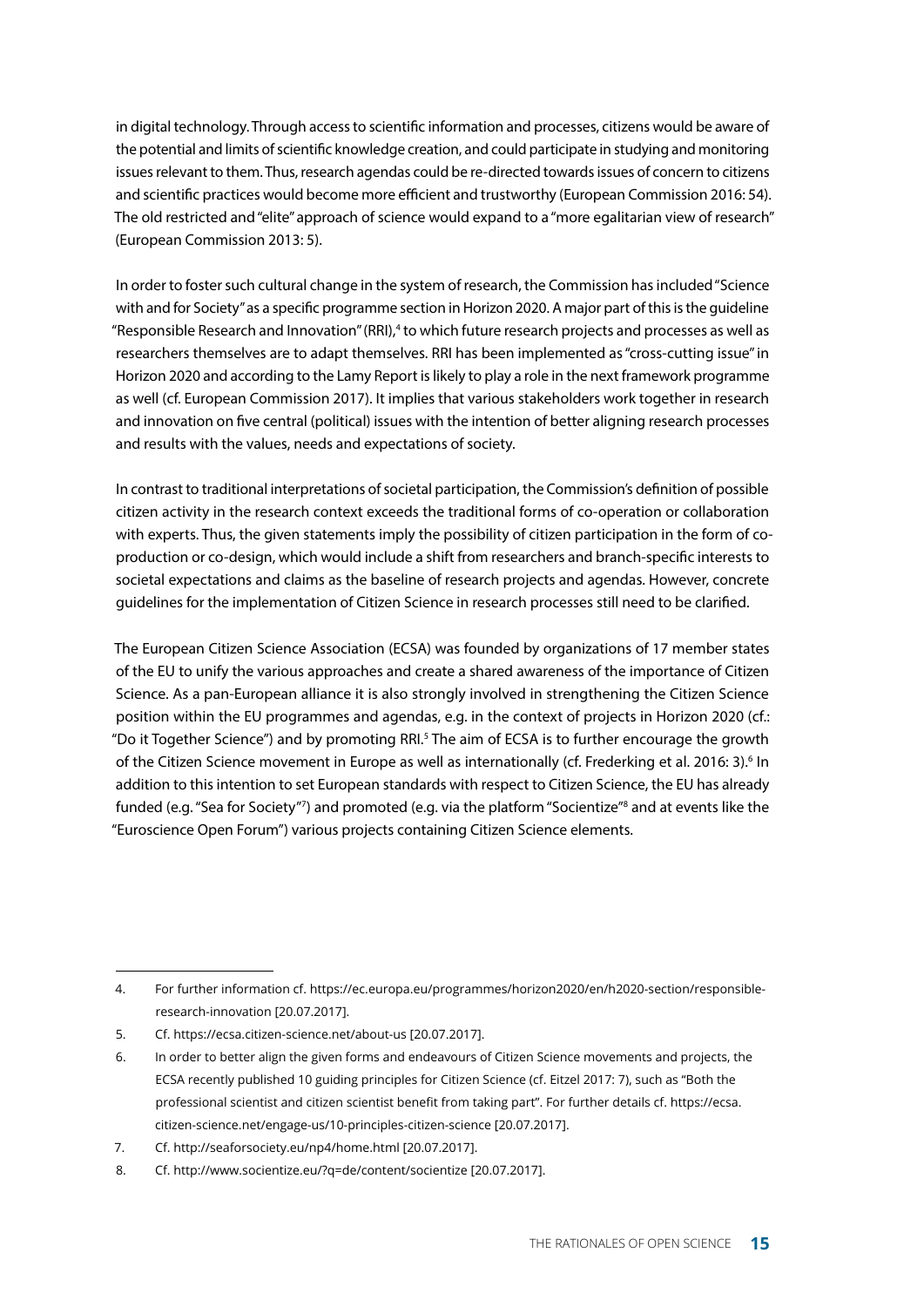#### <span id="page-15-0"></span>**SOCIETAL PARTICIPATION AS PART OF A NATIONAL SCIENCE POLICY: THE DUTCH NATIONAL RESEARCH AGENDA**

The integration of societal participation in the development of the Dutch National Research Agenda can be defined as a mixture of a collaborative exchange between lay–expert knowledge and to a certain extent a sort of co-design. The origin of this reform was a new science policy in 2014, in which the Dutch Ministry of Education, Culture and Science called for the development of a unifying research agenda (cf. Molenaar 2017: 31). For the development of the new agenda (2015), different stakeholders could submit online questions that they wanted to see answered by science or at least further investigated. Thus the agenda-setting was primarily based on public consultation (cf. de Graaf et al. 2017: 11). The aim was to identify societal themes and research fields of greatest interest. A "Knowledge Coalition" that consisted of the most important Dutch institutions for scientific research was primarily responsible. A Steering Committee and Liaison Group including a wide range of different civil society organizations further supported the Coalition.

In the process that followed, nearly 12 000 questions were submitted to the responsible parties and clustered into larger questions by expert panels. Based on this process of aggregation, 140 "cluster questions" were divided into different routes that focused on complex societal, scientific, or economic issues. These routes were then implemented – also via alignment to already existing agendas – to represent the new National Science Agenda. It is planned that the agenda will be reviewed after about seven years. Nevertheless, it was the first time in history that such an interactive approach was used for developing a new national research agenda.<sup>9</sup>

#### **CITIZEN SCIENCE POLICY IN GERMANY**

The facilitation of active societal participation in research is a topic that is increasingly recognized and supported in Germany. As in the Netherlands, the role of the citizen in this context exceeds the status of "pure data collector". The most commonly known platform for promoting and fostering Citizen Science in Germany is the project "*Bürger schaffen Wissen*" (GEWISS), a joint venture between the Leibniz-Gemeinschaft, Helmholtz-Gesellschaft and several academic and non-academic institutions. The project is financed by the Federal Ministry of Research and Education as well as the *Stifterverband*.

The platform recently published a Green Paper on Citizen Science Strategy 2020 for Germany (2016). To foster the further recognition and development of Citizen Science in Germany, the Green Paper contains the following three recommendations with regard to the strategic alignment of Citizen Science (ibid: 9):

- Creation of a culture that values Citizen Science in society, science and policy
- Development of structures which ensure data quality and data management
- Clarification of the legal and ethical framework conditions

A virtual platform<sup>10</sup> has also been created where current citizen science projects are presented and interested stakeholders can gain information about the different aims as well opportunities to participate.

<sup>9.</sup> For a detailed insight into the summarised conception and development of this process, the official platform of the "*Wetenschapsagenda*" provides all relevant information, cf. http://www.wetenschapsagenda. nl/ publicatie/ from-vision-for- science-to-dutch-national-research-agenda-in-365-days/?lang=en [20.07.2017].

<sup>10.</sup> For further details have a look at: http://www.buergerschaffenwissen.de/ [20.07.2017].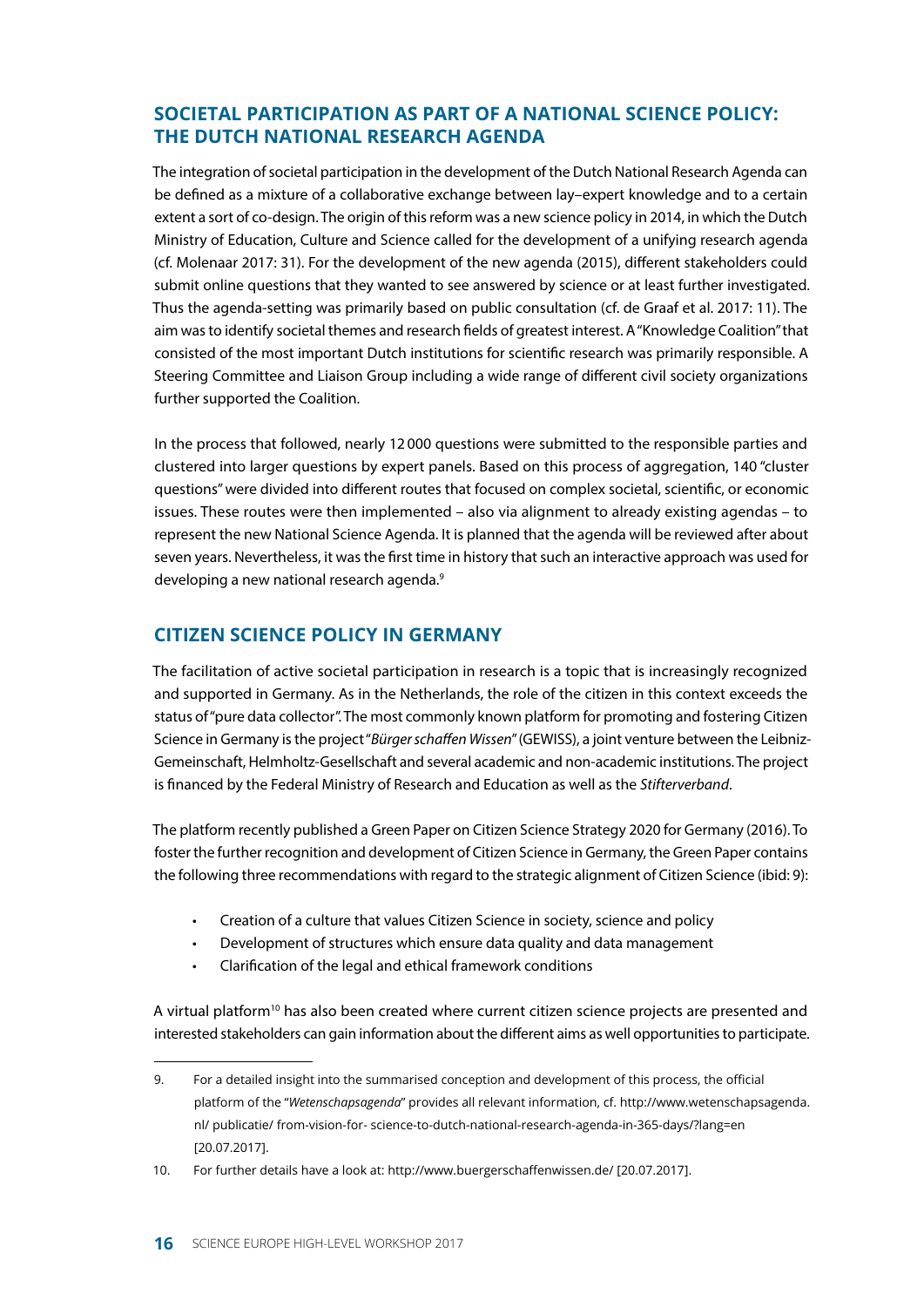One of the most commonly known institutional examples fostering Citizen Science in Germany is the *Museum für Naturkunde* – Leibniz Institute for Evolution and Biodiversity Science in Berlin. The integrated research museum actively takes part in the GEWISS project as well as in research projects with a concrete Citizen Science framework, e.g. in the project "*Wissensdinge*" (2013–2015).11 In this project, citizens were asked to share their personal relationship with exhibits in the Museum. Thus, citizens shared their experiences and perspectives on scientific objects, which were framed within current scientific discourses of cultural theory by scientists. The *Museum für Naturkunde* in Berlin is currently also the headquarters of the European Citizen Science Association (ECSA).

<sup>11.</sup> For further details have a look at: http://www.mfn-wissensdinge.de/projekt/ [20.07.2017].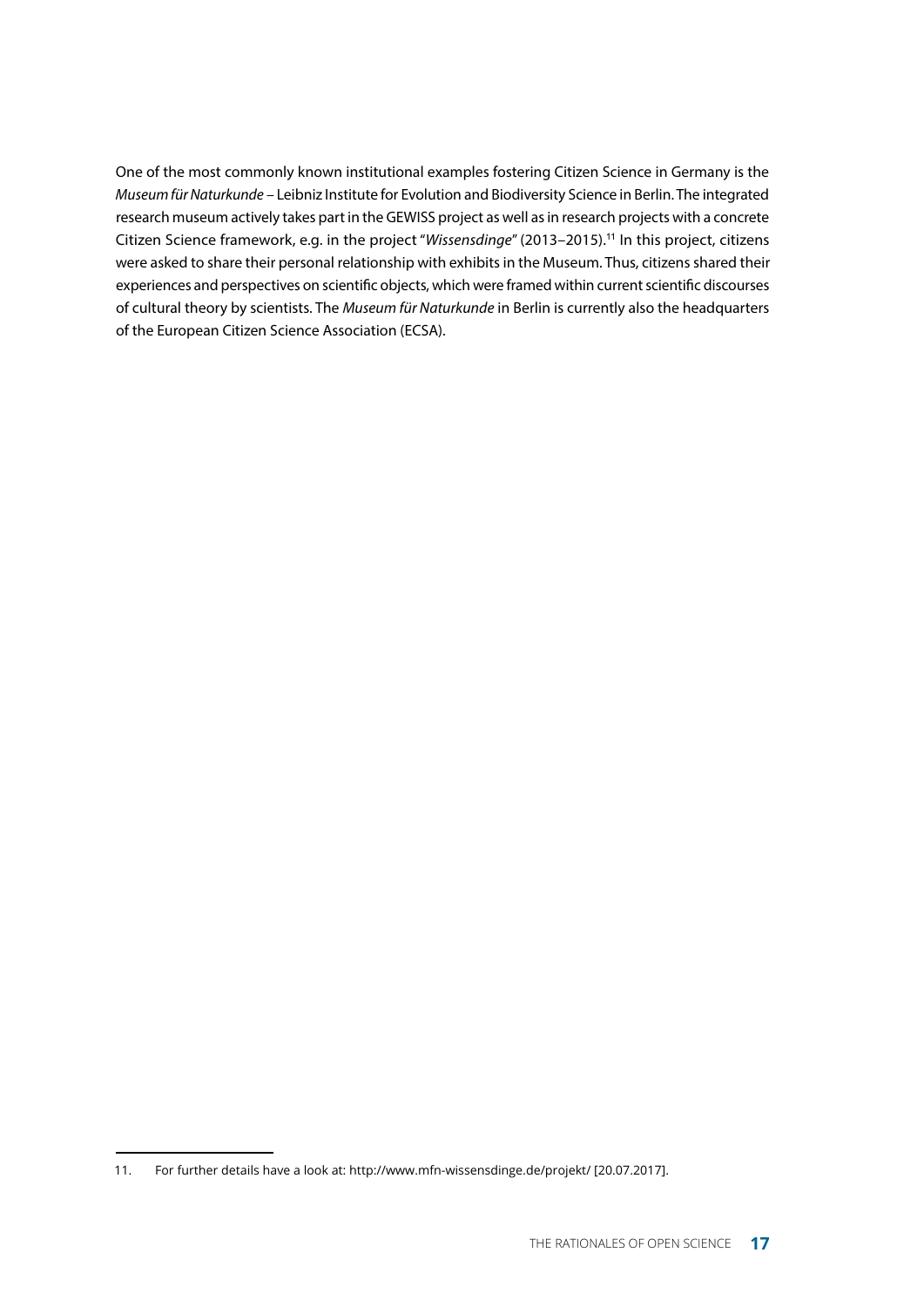# <span id="page-17-0"></span>**4. KEY ISSUES AND KEY QUESTIONS**

The Science Europe High-level Workshop offers a unique opportunity for a differentiated approach to the complexity of the concept of Open Science and for a wider common understanding of its scope within the research system.

While the previous chapters offer background information on the issues of digitalisation and democracy in general, the following reflections highlight the key issue of Open Science as the qualitative leap between digitalisation and societal participation in research, as well as a distinction between access to information and scientific knowledge.

The challenges here relate less to the availability and accessibility of digital infrastructures but fundamentally to the question of how scientific knowledge is achieved and what scientific standards are the prerequisites for maintaining the validity and integrity of scientific results.

Public participation in science has many interpretations (see "3. Forms of societal participation in research") and is based on a certain understanding of civil society (Expert Forum on Public Participation and Transparency of the High-Tech Forum 2017: 7). However, given the heterogeneity of societies, a diverse representation of the public would be expected in many aspects: motivation, interests, knowledge and much more. The general conclusions of most approaches to an extended involvement of civil society in research acknowledge the need for a 'final moderation' of the interaction with scientists by 'an expert'.

#### *How can such moderation be managed?*

Furthermore, inclusion of the public is more evident in certain research fields that are directly linked to the public's objective requirements, such as environmental problems or health issues. The inverse does not hold: not every scientific problem equates to a societal problem and vice versa. Thus, it is less evident that societal participation will be popular in highly abstract and theoretical research.

#### *Are there certain limitations of involvement?*

An important social phenomenon linked to the diversity of today's civil society is the use of social media as an individual means of both information gathering and expression of opinions. The openness of digital channels simultaneously allows for highly individualized choices of information and its processing, leading to uncertainties as to the true or false value or meaning of the piece of information. Unfortunately, the internet does not provide for queries (as opposed to human communication). The need for contextual explanation of data is particularly important in science and is indeed the very basis of any scientific reasoning.

#### *Does publicly open access to data and research processes require a certain key code?*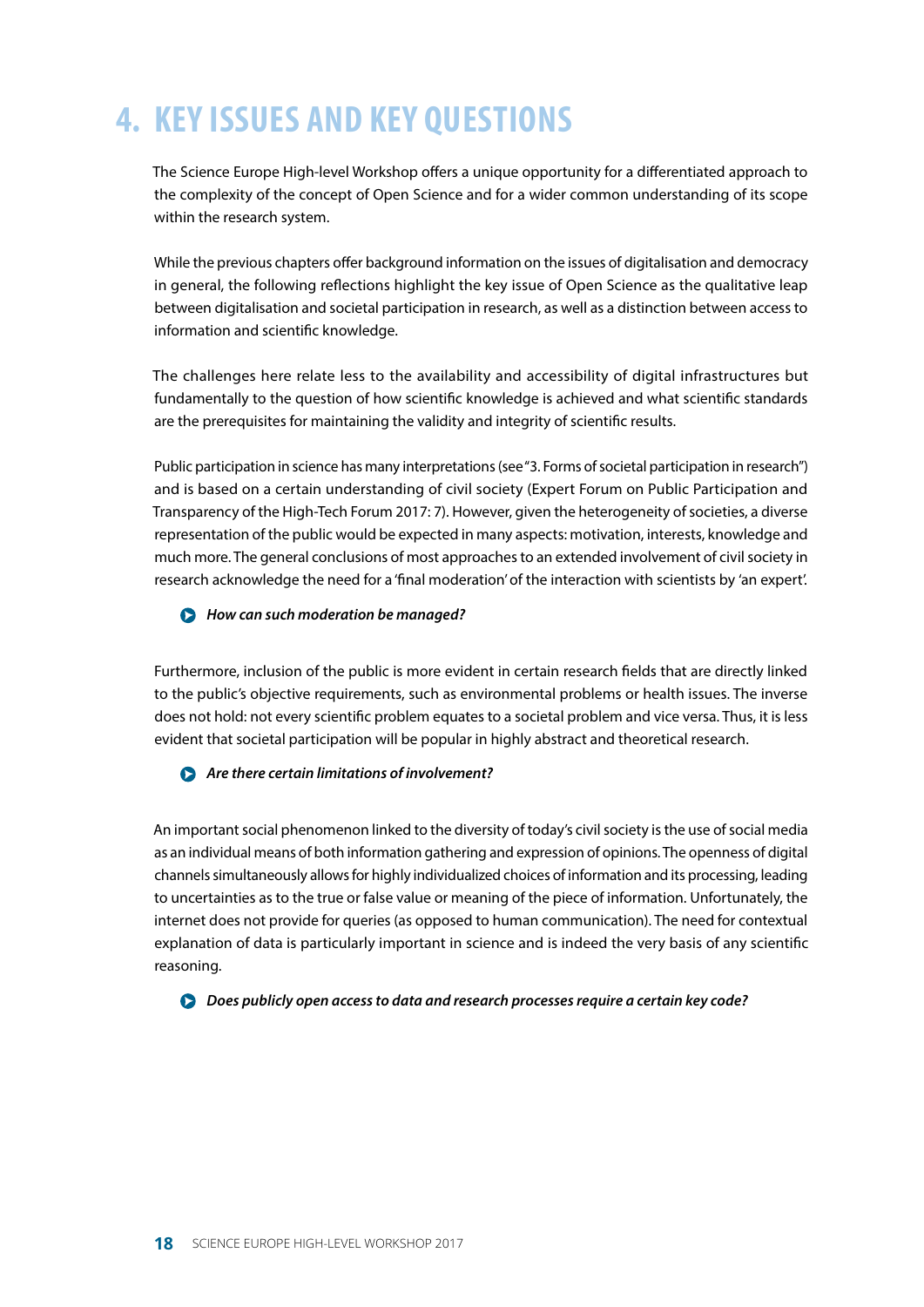Open science is also connected with 'alternative science' or 'alternative metrics' in the sense that nonscientists can engage in 'non-mainstream' experimentation or in the rating and assessment of scientific projects, for instance via 'likes' in social media. This approach obviously leads to the question of the addressee and the consequences for both the integrity of the research system and the basis of political decision-making.

#### *How can responsible science be quality-assured in Open Science?*

Further consideration, which is far beyond the scope of this High-level Workshop, will have to take into account current research on the impact of big data on individuals, groups and societies, and on choices made based on context-free data analysis lacking argumentative structures within the human-digital interface.<sup>12</sup>

The shape of Open Science will depend on answers to such reflections, especially in the light of a successful mutual understanding of the digital research area by both the scientific communities and politics.

> Guiding questions that also yield a clear definition of open scientific participation and a clear distinction between issues of science communication versus democratisation of science might include:

- What is the qualitative link between excellence and openness?
- How can Open Science be a criterion for better science?
- What are the drivers and constraints of Open Science with regard to the advancement of scientific knowledge?
- Are all stages of research processes suitable for openness, and for whom?
- Do resources for accountability come with a cost?

Consequently, and as a next step, the results of this first European debate on the implications of linking digitalisation to democracy for scientific processes will be elaborated into policy recommendations to decision-makers in science policy at EU level, in member states and Science Europe member organisations, with a possible global outreach.

<sup>12.</sup> Cf. the recent Dagstuhl report "Data, Responsibility" (Abiteboul et al. 2016:43): "The promise of Big Data is to improve people's lives, accelerate scientific discovery and innovation, and enable broader participation. Yet, if not used responsibly, Big Data can increase economic inequality and affirm systemic bias, polarize rather than democratize, and deny opportunities rather than improve access. Worse yet, all this can be done in a way that is non-transparent and defies public scrutiny."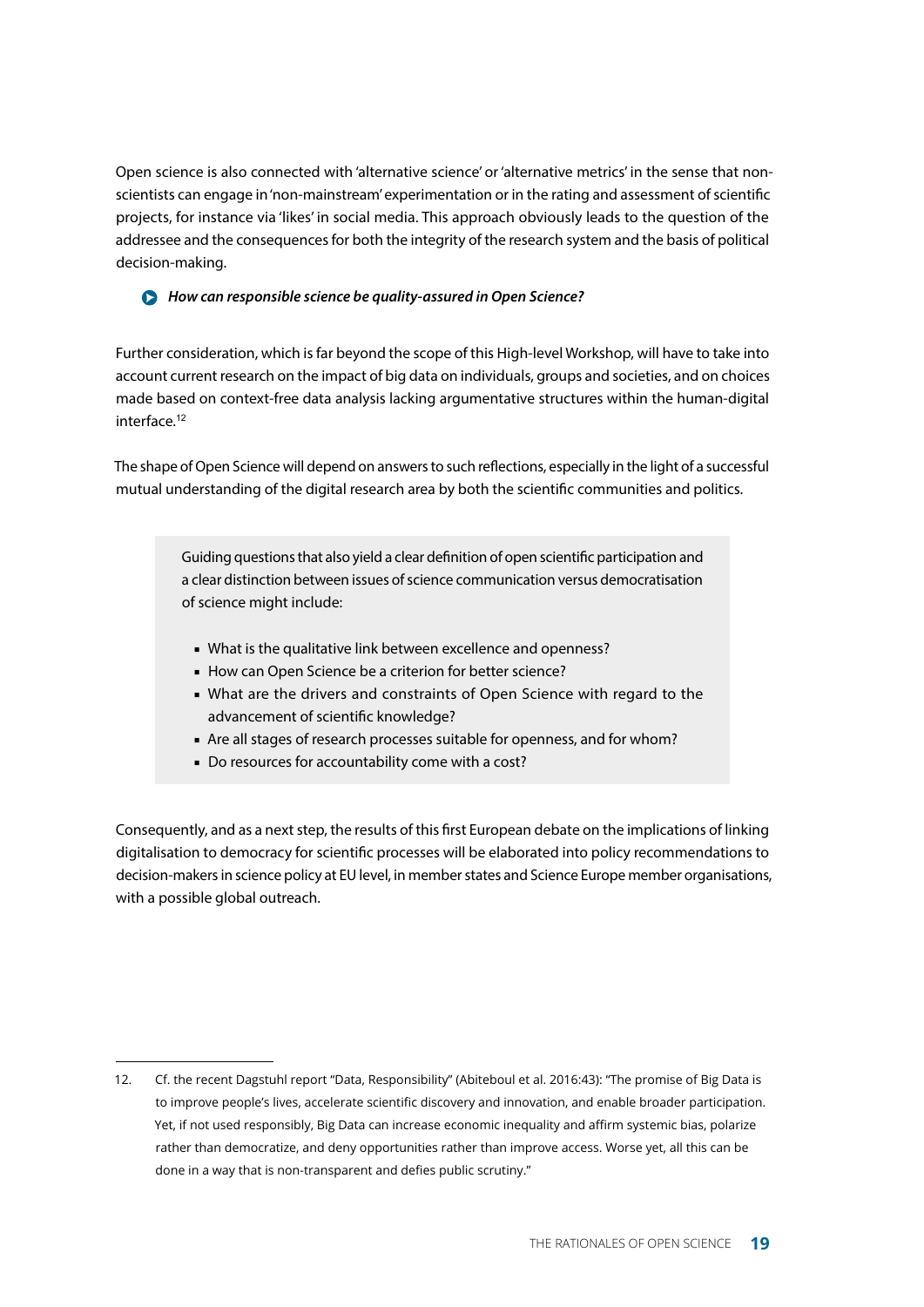## <span id="page-19-0"></span>**APPENDIX**

#### **OPEN SCIENCE IMPLEMENTATIONS: SELECTED INITIATIVES OF THE EUROPEAN COMMISSION<sup>13</sup>**

#### **EUROPEAN OPEN SCIENCE CLOUD (EOSC)**

As part of the European Cloud Initiative (which was announced in April 2016 by the European Commission), the EOSC is envisaged as a stakeholder-driven virtual research environment with services for the storage, management, analysis and re-use of research data, across borders and scientific disciplines. The EOSC is intended to be built upon:

- integration and consolidation of e-infrastructure platforms (such as GEANT, EGI, PRACE, etc.)
- federation of existing research infrastructures and scientific clouds (such as data-intensive ESFRI infrastructures)
- development of cloud-based software services for Open Science

In 2016, the European Commission estimated an amount of €6.7 billion (coming both from public and private sources) to implement the European Cloud Initiative. The Commission has indicated that it will invest approximately €2 billion, mainly through HORIZON 2020 and the next EU Framework Programme for Research and Innovation, with the remaining amount expected to come from national public and private investors.

#### **OPEN SCIENCE POLICY PLATFORM (OSPP)**

Established in 2016 by the European Commission, this platform with 25 members representing various stakeholder groups (universities, research funders, libraries, etc.), has the mandate to advise the Commission on how to further develop and practically implement its Open Science strategy along the following Open Science action lines:

- Rewards
- Altmetrics
- Open Science Cloud
- Changing business models for publishing
- Research Integrity
- Citizen Science
- Open Education and Skills
- FAIR Open Data

<sup>13.</sup> Cf. <https://ec.europa.eu/research/openscience/index.cfm> [04.08.2017].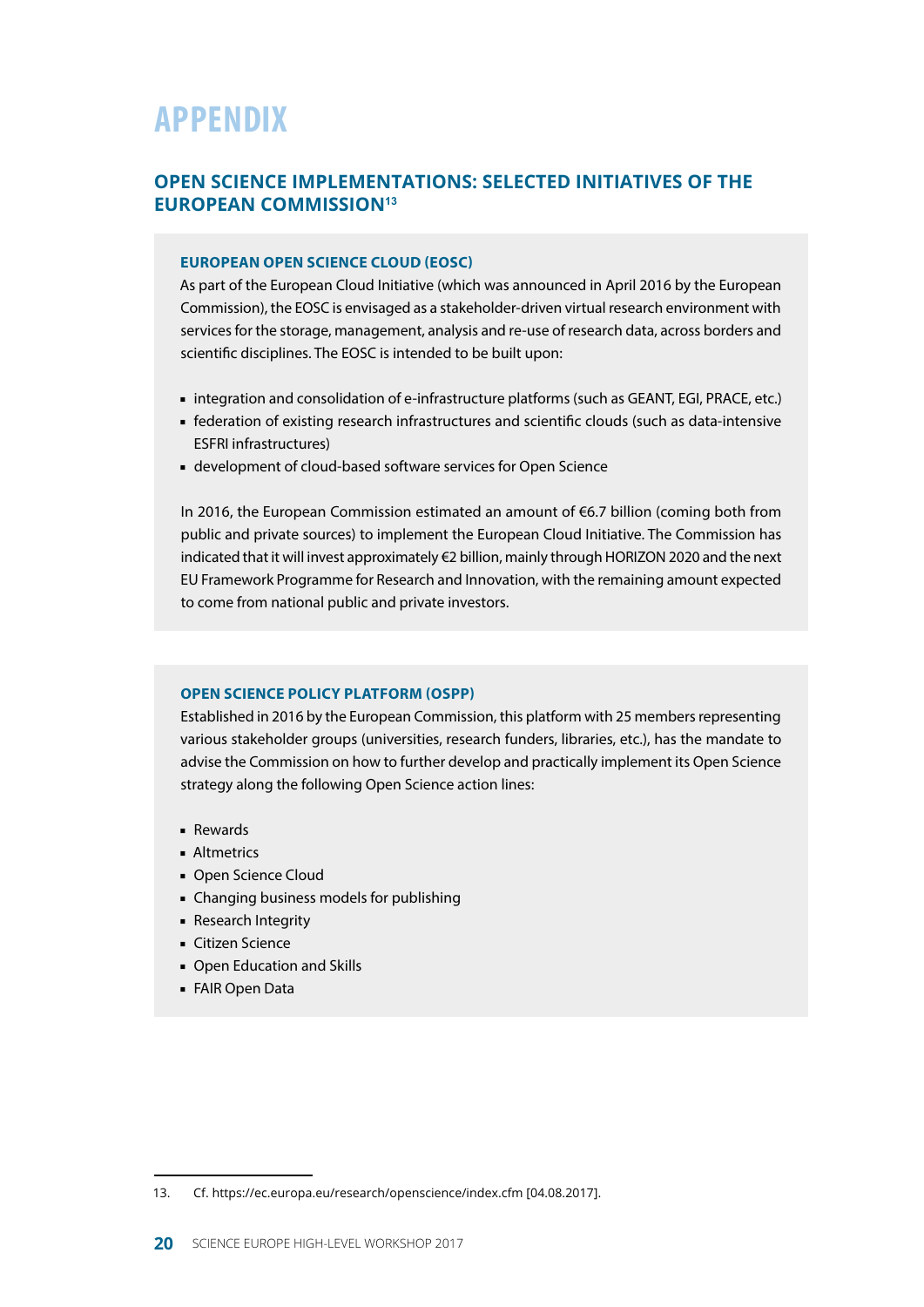#### **EXPERT GROUPS ON OPEN SCIENCE**

The European Commission has set up or is setting up various expert groups which cover distinct aspects of Open Science, for example:

- High Level Expert Group on the European Open Science Cloud to advise the Commission on the measures needed to implement the European Open Science Cloud
- Expert Group on FAIR data to turn the FAIR data principles into an operational reality, which means that research data is Findable, Accessible, Interoperable and Reusable
- Expert Group on the Future of Scholarly Publishing to assess emerging and alternative open access business models with the aim of achieving an economically viable transition towards open access
- Expert Group on Altmetrics (published its final report in March 2017 on how to advance a next-generation metrics in the context of Open Science)

In addition, RISE (Innovation and Science Policy Experts), another expert group of the European Commission, also delivered a report with recommendations on Open Science in May 2017.

#### **OPEN ACCESS PUBLISHING PLATFORM**

The European Commission is currently in the process of planning the establishment of an Open Access publishing platform. This platform should allow open access publication of pre-prints and peer-reviewed articles related to projects funded by HORIZON 2020. Furthermore, the platform will contain mechanisms for open peer review and alternative metrics. Corresponding funding action has been included in the draft Work Programme 2018 of HORIZON 2020.

#### **GO FAIR**

This bottom-up initiative, prepared mainly by stakeholders from the Netherlands and Germany, aims for the practical implementation of the recommendations of the EOSC High Level Expert Group. GO FAIR will develop an ecosystem of infrastructures, build up competences for research data management, including the training of data stewards capable of providing FAIR data services, and promote a programme of cultural change with relevant stakeholders. In May 2017, on the occasion of the Competitiveness Council of the EU, Germany and the Netherlands issued a declaration of support for GO FAIR, primarily by establishing a support office for a pilot phase of 2 years.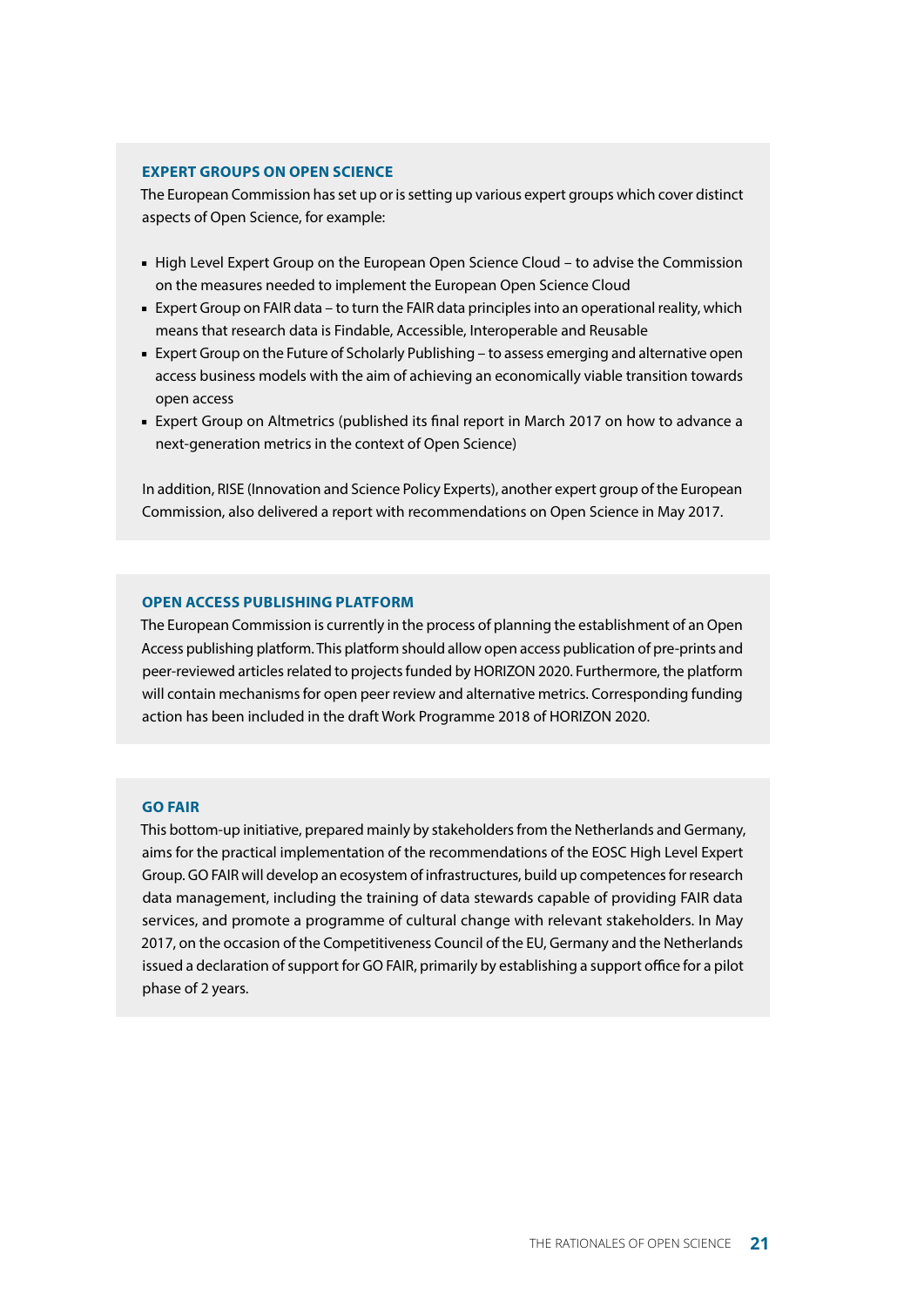## <span id="page-21-0"></span>**BIBLIOGRAPHY**

- Abiteboul, Serge et al. (2016): "Data, Responsibility", *Dagstuhl Reports*, 2016/6 (7), 42–71, http://drops. dagstuhl.de/opus/volltexte/2016/6764/pdf/dagrep\_v006\_i007\_p042\_s16291.pdf [04.08.2017].
- Bartling, Sönke and Friesike, Sascha (2014): *Opening Science: The Evolving Guide on How the Internet is Changing Research, Collaboration and Scholarly Publishing*, Cham et al.: Springer.
- Bijker, Wiebe E. et al. (2009): *The paradox of scientific authority the role of scientific advice in democracies*, Cambridge, MA: The MIT Press.
- Bijker, Wiebe E. et al. (2010): "Different forms of expertise in democratizing technological cultures. Experiences from the current societal dialogue on nanotechnologies in the Netherlands", *Tecnoscienza. Italian Journal of Science & Technology Studies*, I (2), 121–140.
- Bohman, James (2004): "Expanding dialogue: The public sphere, the Internet, and transnational democracy", in: Roberts, John Michael and Crossley, Nick (eds.): *After Habermas: Perspectives on the public sphere*, London: Blackwell, 131–155.
- Brennen, J. Scott and Kreiss, Daniel (2016): "Digitalization", *The International Encyclopedia of Communication Theory and Philosophy*, 1–11.
- Bush, Vannevar (1945): *Science: The endless frontier*, A Report to the President by Vannevar Bush, Director of the Office of Scientific Research and Development, July 1945, Washington: United States Government Printing Office.
- De Graaf, Beatrice et al. (2017): *The Dutch National Research Agenda in perspective: A reflection on research and science policy in practice*, Amsterdam: Amsterdam University Press.
- Dutch National Research Agenda (2016): *From Vision for Science to Dutch National Research Agenda in 365 days*, http://www.wetenschapsagenda.nl/publicaties/?lang=en [04.08.2017].
- Eitzel, M. V. et al. (2017): "Citizen Science terminology matters: exploring key terms", *Citizen Science: Theory and Practice*, 2 (1), 1–20.
- European Citizen Science Association (2015): *Ten principles of Citizen Science*, https://ecsa.citizen-science. net/engage-us/10-principles-citizen-science [04.08.2017].
- European Commission (2007): *Taking European knowledge society seriously. Report of the Expert Group on Science and Governance to the Science, Economy and Society Directorate, Directorate-General for Research*, Luxembourg: Office for the Official Publications of the European Commission.
- European Commission (2013): *Digital science in Horizon 2020*, Concept paper of the Digital Science vision, and its integration in the Horizon 2020 programme, https://ec.europa.eu/digital-single-market/en/ news/digital-science-horizon-2020 [04.08.2017].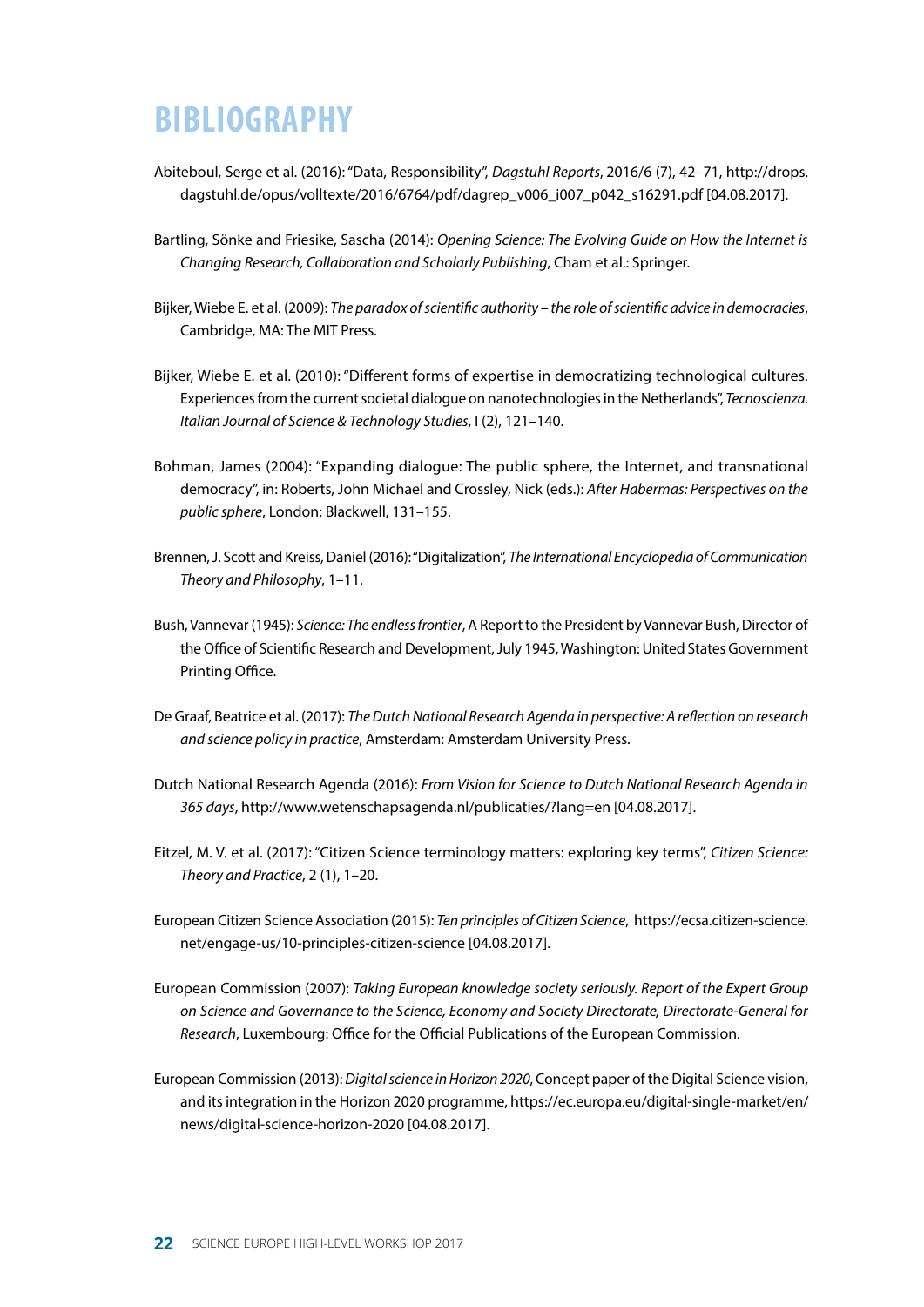- European Commission (2014): *Citizen Science for Europe. Towards a better society of empowered citizens and enhanced research*, Green Paper on Citizen Science, https://ec.europa.eu/digital-single-market/ en/news/green-paper-citizen-science-europe-towards-society-empowered-citizens-and-enhancedresearch [04.08.2017].
- European Commission (2016): *Open Innovation, Open Science, Open to the World a vision for Europe*, Luxembourg: Office for the Official Publications of the European Commission.
- European Commission (2017): *LAB-FAB-APP. Investing in the European future we want. Report of the independent High Level Group on maximizing the impact of EU Research & Innovation Programmes*, Luxembourg: Office for the Official Publications of the European Commission.
- Expert Forum on Public Participation and Transparency of the High-Tech Forum (2017): *Participatory agenda setting: involving society in research and innovation*, http://www.hightech-forum.de/fileadmin/ PDF/hightech-forum\_partizipation\_und\_transparenz.pdf [04.08.2017].
- Ferretti, Maria Paola and Pavone, Vincenzo (2009): "What do civil society organisations expect from participation in science? Lessons from Germany and Spain on the issue of GMO's", *Science and Public Policy* 36 (4), 287–299.
- Fishkin, James (2009): *When the People Speak: Deliberative Democracy and Public Consultation*, Oxford: Oxford University Press.
- Frederking, Angelika et al. (2016): "Citizen Science auf dem Weg in den Wissenschaftsalltag", *iit perspektive* 26, 1–9.
- Funtowicz, Silvio O. and Ravetz, Jerome R. (1991): "A new scientific methodology for global environmental issues", in: Costanza, Robert (ed.), *Ecological economics: The science and management of sustainability*, New York: Columbia University Press, 137–152.
- Gibbons, Michael et al. (1994): *The new production of knowledge. The dynamics of science and research in contemporary societies*, London: Sage.
- Habermas, Jürgen (1996): *Die Einbeziehung des Anderen. Studien zur politischen Theorie*, Frankfurt a. M.: Suhrkamp.
- Haklay, Muki (2015): *Citizen Science and policy: a European perspective*, Washington, D.C.: Woodrow Wilson International Center for Scholars.
- Jasanoff, Sheila (2003): "Technologies of humility: citizen participation in governing science", *Minerva* 41, 223–244.
- Jasanoff, Sheila (2005): "'Let them eat cake': GM foods and the democratic imagination", in: Leach, Melissa et al. (eds.): *Science and citizens: Globalization and the challenge of engagement*, London and New York: Zed Books, 183–198.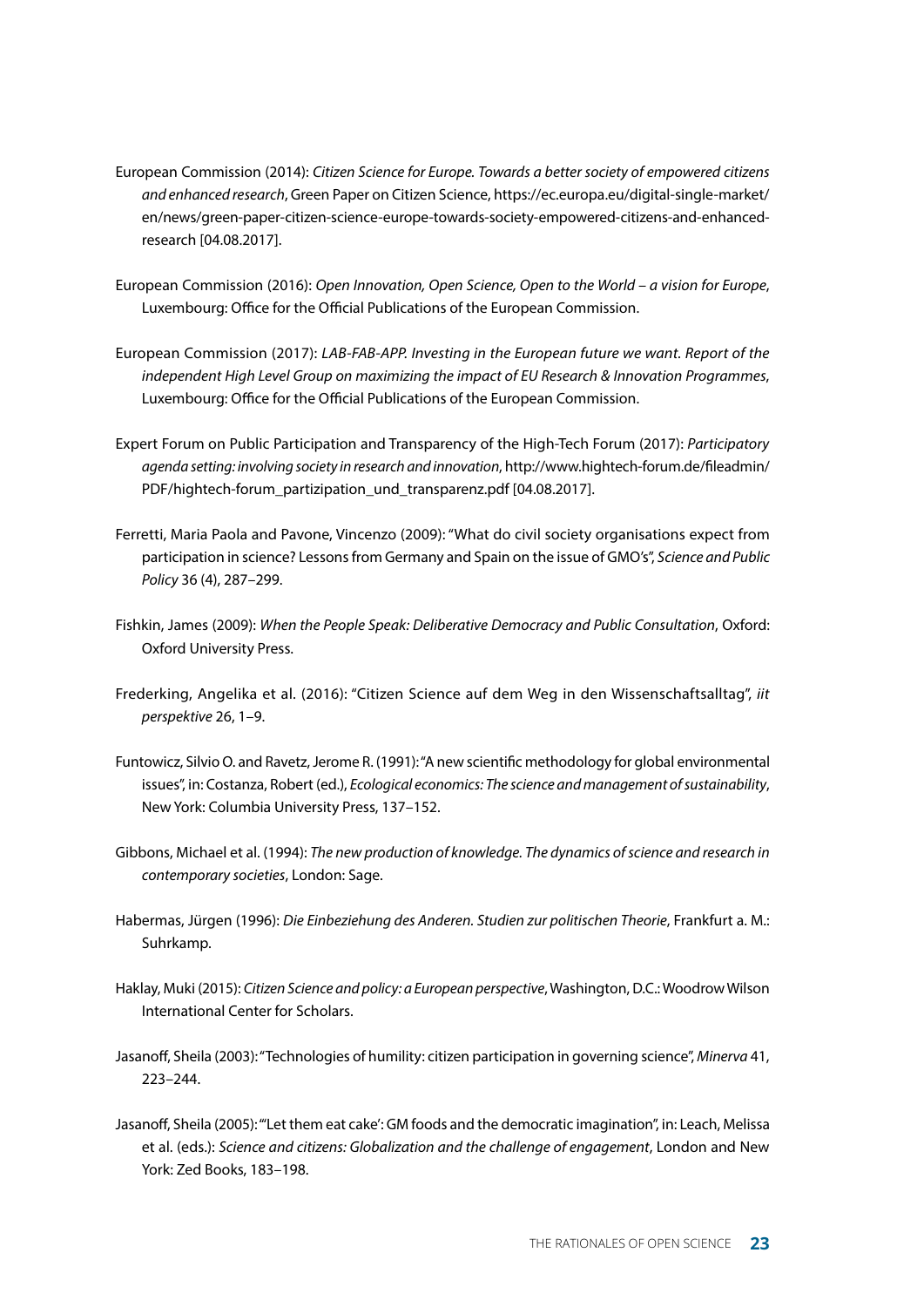- Joss, Simon (2005): "Lost in Translation? Challenges for Participatory Governance of Science and Technology", in: Bogner, Alexander and Torgersen, Helge (eds.), *Wozu Experten?*, Wiesbaden: VS Verlag für Sozialwissenschaften, 197–219.
- Liberatore, Angela and Funtowicz, Silvio (2003): "'Democratising' expertise, 'expertising' democracy: what does this mean, and why bother?", *Science and Public Policy* 30 (3), 146–150.
- Lotriet, Hugo (2015): "Does the engagement between science and society pose risks for intelligent scientific practice?", *The Journal for Transdisciplinary Research in South Africa* 11 (2), 29–42.
- Lövbrand, Eva et al. (2011): "A democracy paradox in studies of science and technology", *Science, Technology and Human Values* 36 (4), 474–496.
- Molenaar, Henk (2017): "A plurality of voices. The Dutch National Research Agenda in dispute", in: de Graaf, Beatrice et al. (eds.), *The Dutch National Research Agenda in perspective: a reflection on research and science policy in practice*, Amsterdam: Amsterdam University Press, 31–46.
- Nielsen, Michael (2011): "An informal definition of open science", The OpenScience Project. http://www.openscience.org/blog/?p=454 [08.08.2017].
- Nowotny, Helga (2005): "Experten, Expertisen und imaginierte Laien", in: Bogner, Alexander and Torgersen, Helge (eds.), *Wozu Experten?*, Wiesbaden: VS Verlag für Sozialwissenschaften, 33–44.
- Nowotny, Helga et al. (2001): *Re-thinking science. Knowledge and the public in an age of uncertainty*. Cambridge: Polity.
- Rawls, John (1993): *Political Liberalism*, New York: Columbia University Press.
- Schäfer, Teresa and Kieslinger, Barbara (2016): "Supporting emerging forms of citizen science: a plea for diversity, creativity and social innovation", *Journal of Science Communication* 15 (2), 1–12.
- Weingart, Peter (2008): "How robust is socially robust knowledge'", in: Carrier M. et al. (eds.), *The Challenge of the Social and the Pressure of Practice: Science and Values Revisited*, Pittsburgh: University of Pittsburgh Press, 131–145.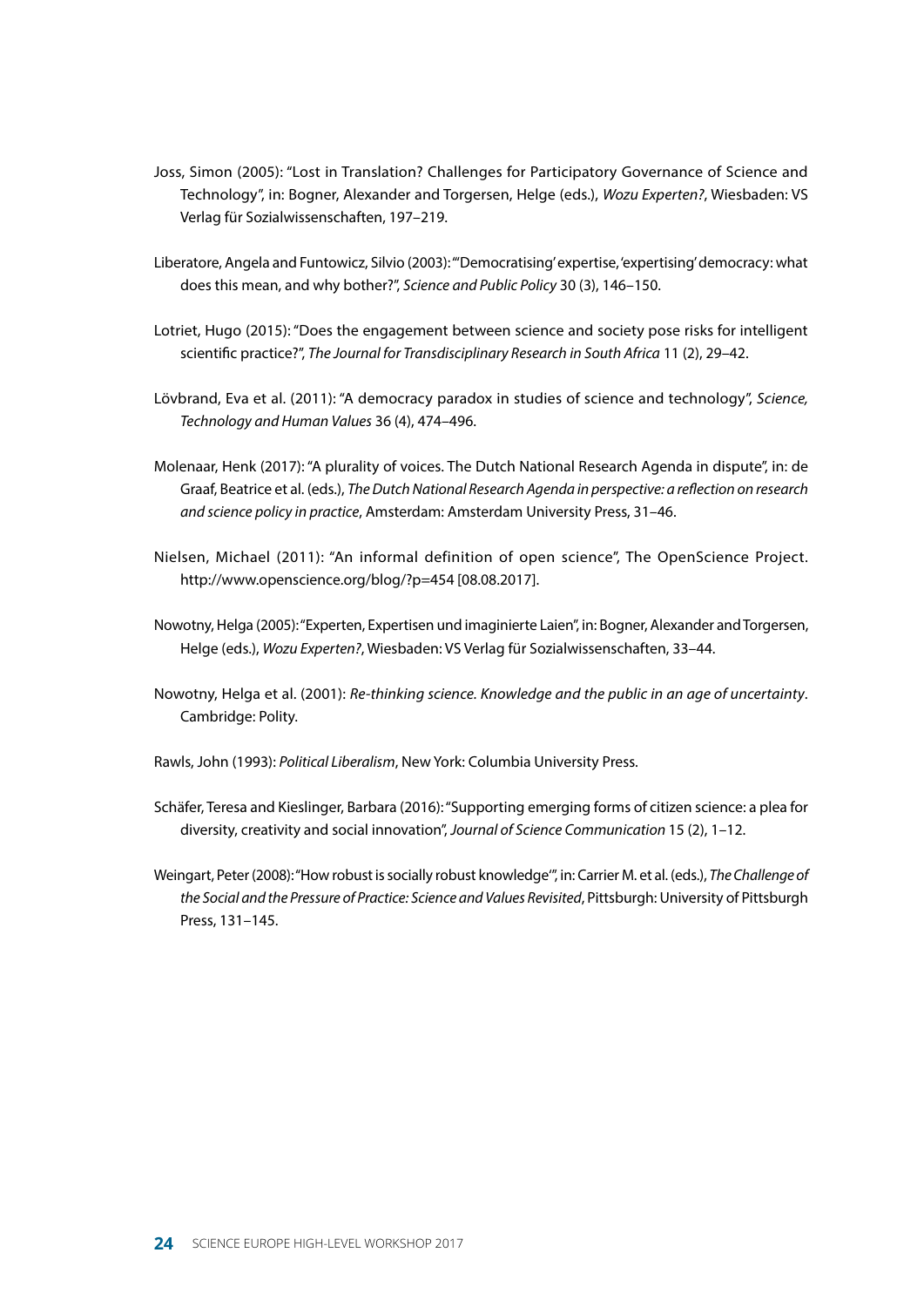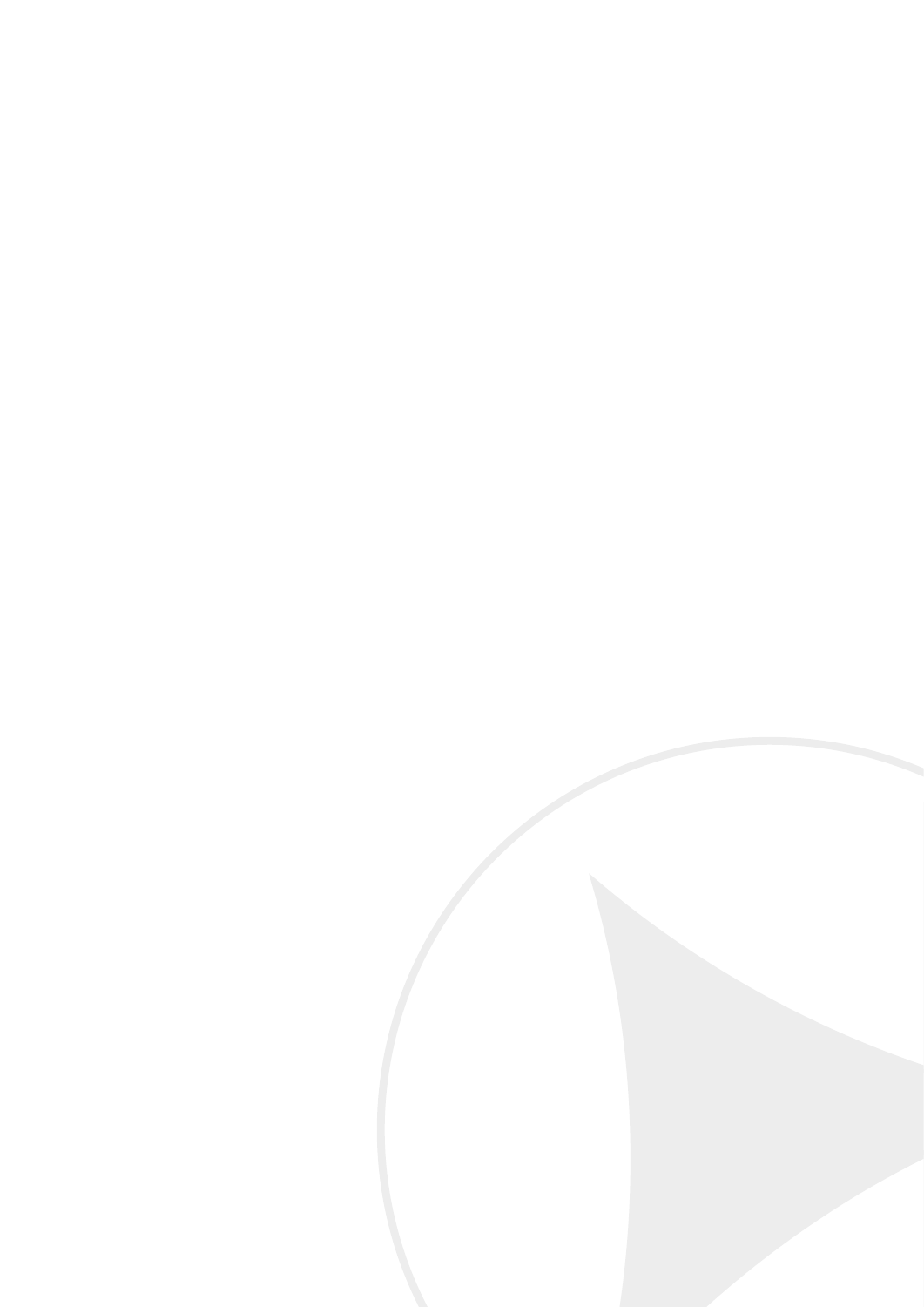# **CVs OF THE SPEAKERS AND PANELLISTS**

<span id="page-25-0"></span>

### **Michael Matlosz**

*President of Science Europe*

Michael Matlosz holds a BS degree in chemical engineering from the New Jersey Institute of Technology, and a PhD from the department of chemical engineering of the University of California, Berkeley. He began his professional research career at the Swiss Federal Institute of Technology (EPFL) in Lausanne (Switzerland) from 1985 to 1993. He was appointed university professor of process engineering at the National School for Advanced Study of the Chemical Industries (ENSIC) in Nancy (France) in 1993. From 2005 to 2009 Professor Matlosz initiated and directed for CNRS (France) the major European research initiative entitled IMPULSE. A member of the European Technology Platform for sustainable chemistry 'SusChem' since 2005, Professor Matlosz was chair for the French National Research Agency (ANR) programme in sustainable chemistry from 2006 to 2009. He was Director of ENSIC-Nancy from 2006 to 2011 and head of the ANR's Department of Emerging and Exploratory Research from 2012 to 2014. From September 2014 to July 2017 he was President and Chief Executive Officer of ANR. Professor Matlosz is a member of the National Academy of Technologies of France. He was elected President of Science Europe in November 2015.



### **Georg Schütte**

*State Secretary at the Federal Ministry of Education and Research Germany (BMBF)*

Georg Schütte has been State Secretary at the Federal Ministry of Education and Research (BMBF) since December 2009. Prior to this, he was Secretary General of the Alexander von Humboldt Foundation in Bonn since 2004. Before, he worked as Executive Director of the German–American Fulbright Commission in Berlin. During this period, he was also a member of the EU Commission's expert group on 'Benchmarking Human Resources'. He studied journalism at the University of Dortmund and 'Television and Radio' at the City University of New York. He worked on his doctoral thesis at the Siegen University and was a Visiting Fellow at Harvard University. Georg Schütte is Chairman of several scientific and political boards and councils.



© DFG/Bildschön

### **Peter Strohschneider**

*President of the German Research Foundation (DFG)*

Peter Strohschneider is the President of the *Deutsche Forschungsgemeinschaft* (DFG, German Research Foundation), the central self-governing organisation for sciences and the humanities. He studied German philology, as well as law, history, sociology and political science, and received his PhD from the Ludwig-Maximilians-University (LMU). He was Professor of German Medieval and Early Modern Studies at Dresden University of Technology. Since 2002 he has held the chair of German Medieval Studies at the LMU in Munich. His research foci lie in the fields of German medieval and pre-modern culture and literature, as well as academic research policy. He was a visiting professor at the *École Pratique des Hautes Études* in Paris, the Freiburg Institute for Advanced Studies and the Goethe University Frankfurt/Main. He chaired the German Sciences and Humanities Council (*Wissenschaftsrat*). He is a member of numerous international committees and academies.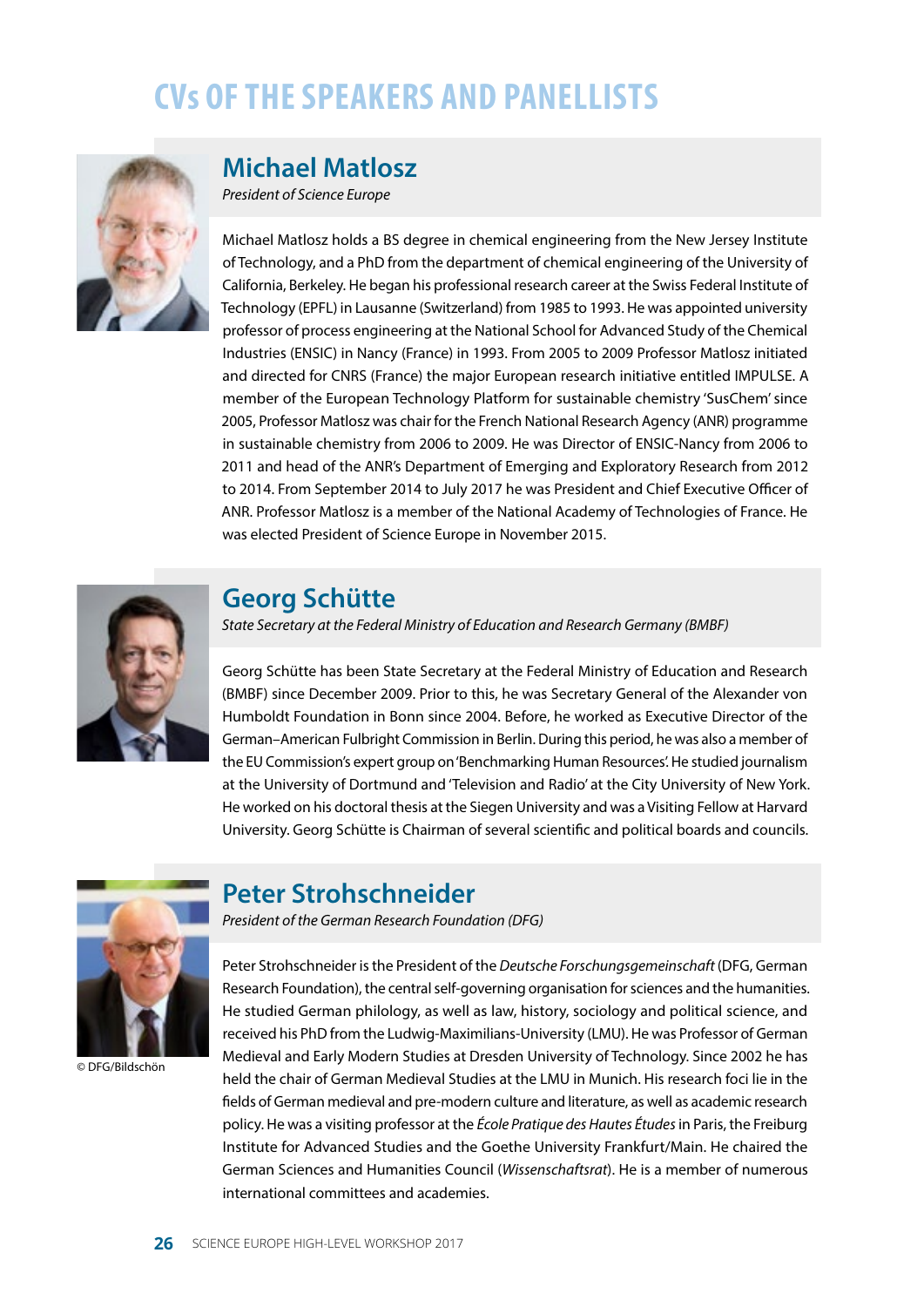## **Christoph Möllers**

*Professor of Public Law and Jurisprudence, Humboldt University of Berlin*

Christoph Möllers, Dr. jur. (München), LL. M. (Chicago) is a Professor of Public Law and Jurisprudence, Faculty of Law, Humboldt-University Berlin and a Permanent Fellow at the Institute for Advanced Study Berlin. His main research interests include German, European and comparative constitutional law, regulated industries, democratic theory in public law, and the theory of social norms. He was a Fellow at NYU School of Law and at the *Wissenschaftskolleg zu Berlin* and visiting Professor at CEU Budapest, Princeton University, Université Paris II and the LSE. He is a member of the Berlin-Brandenburg Academy of Sciences. In 2016 he was awarded the Gottfried-Wilhelm-Leibniz-Prize of the DFG. From 2011–2014 he served as a judge at the Superior Administrative Court in Berlin, he is a member of the newly established committee of independent eminent persons of the EU Authority for European Political Parties and European Political Foundations.



© DFG/Ausserhofer

### **Robert-Jan Smits**

*Director-General of the Directorate-General for Research and Innovation (DG RTD)*

Robert-Jan Smits is Director-General of DG Research and Innovation (RTD) at the European Commission. In this capacity he is responsible for defining and implementing the EU policy and programmes in the field of research and innovation (average annual budget 8 billion euro). He was one of the main architects and negotiators of Horizon 2020, the 80 billion EU programme for science and innovation (2014–2020). Mr Smits has also been instrumental in the development of several policy initiatives in the field of European science and innovation such as: the European Research Council (ERC), the European Roadmap for large scale facilities, Public-Private Partnerships in research, the Innovation Union and the European Research Area (ERA). Mr Smits is chairing several high-level committees such as European Research Area Committee (ERAC), the Steering Committee of the ERC Executive Agency (ERCEA), the Executive Committee of GEO (Global Initiative on Earth Observations) and joint S&T committees with Europe's key global partners. He has received several recognitions and awards for his contribution to European Science and innovation, including an honorary degree from Edinburgh University, a life-time achievements award from EuroScience and the 2016 Academy Medal from the Royal Netherlands Academy of Arts and Sciences. Mr Smits was born in the Netherlands. He has degrees from Utrecht University in the Netherlands, *Institut Universitaire d'Hautes Etudes Internationales* in Switzerland and Fletcher School of Law & Diplomacy in the United States of America.

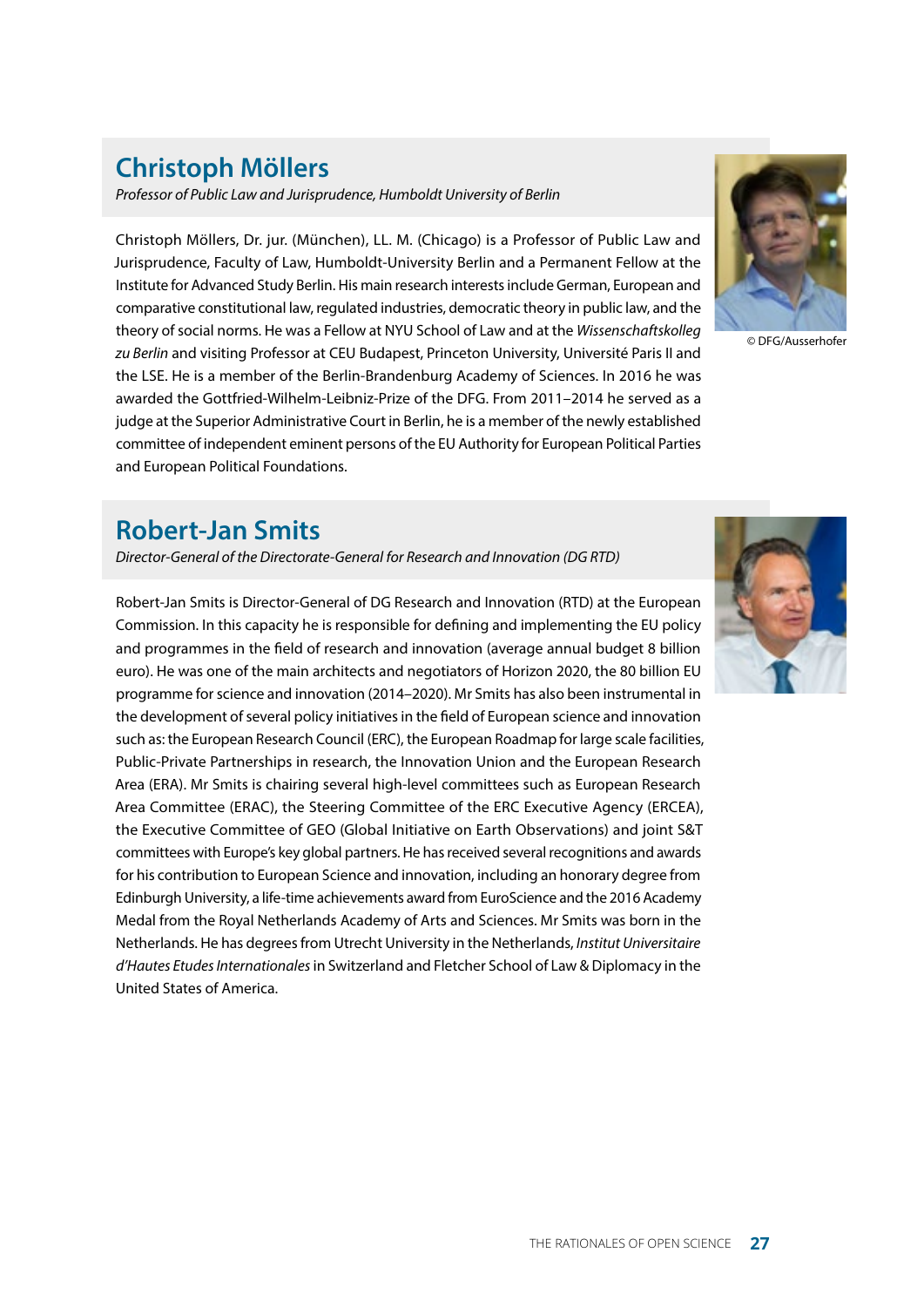#### **PANEL: DIGITALISATION AND DEMOCRACY IN RESEARCH**



## **Sven Stafström**

*Director General of the Swedish Research Council (VR)*

Sven Stafström received his PhD in theoretical physics from Linköping University (LiU) in Sweden in 1985. In 2000 he became professor in Computational Physics at LiU, a position he still holds. His main research interests are in studies of charge transport in carbon-based materials for electronic applications. He has published more than 220 papers in international science journals. Sven Stafström has served as Director of Studies at the Department of Physics, Chemistry, and Biology (LiU), acting Dean at Linköping Institute of Technology, Director of the National Supercomputer Centre (NSC) and Head of the Department of Science and Technology at LiU. In 2010, he became Secretary General of the Swedish Research Council for Natural and Engineering Sciences, a position he held until he became acting Director General in November 2013. Starting from June 2014, he is Director General of the Swedish Research Council, a position which lasts until 2020. Sven Stafström is also board member of Fulbright Sweden, *Vetenskap och Allmänhet* (Science and Society), member of the Advisory Council, Swedish Higher Education Authority and member of the Council of European Spallation Source (ESS).



© Frédérique PLAS / CNRS Photothèque

### **Marin Dacos**

*Scientific Advisor at the Ministry of Higher Education, Research and Innovation, France*

Marin Dacos is the Advisor of Open Science at the French Ministry of Higher Education, Research and Innovation. He is in charge of policies related to open access, open data, open source, open metrics, and citizen science. He is also the founding director of OpenEdition, a portal dedicated to digital publications in human and social sciences (HSS). OpenEdition is a national research infrastructure and a facility of excellence, with more than 500000 articles, book chapters, and so on, and 50 million visits a year. He has published books and articles about digital publishing, open access and digital humanities. He has been laureate of the Aggregation of History (1996). He was awarded the CNRS Innovation medal in 2016.



### **Sander Dekker**

*State Secretary at the Ministry of Education, Culture and Science, the Netherlands*

As part of his degree, Sander Dekker conducted research on the police and criminal justice system. He went on to work for the Crisis Research Centre (COT), which initiates and provides research studies, courses and training in disaster response and crisis management. He was also a member of the parliamentary committee evaluating investigative methods. After graduating, Mr Dekker conducted research and taught public administration at the University of Leiden. In 2001 he was a visiting researcher at Oxford University's Centre for European Politics, Economics and Society. From 2003 to 2006, he represented the People's Party for Freedom and Democracy (VVD) in The Hague municipal council, and from 2006 to 2010 served as portfolio holder for Youth, Education and Sport. He then became portfolio holder for Finance and City Management, a position held until he joined the government. On 5 November 2012, he was appointed State Secretary for Education, Culture and Science in the Rutte–Asscher government.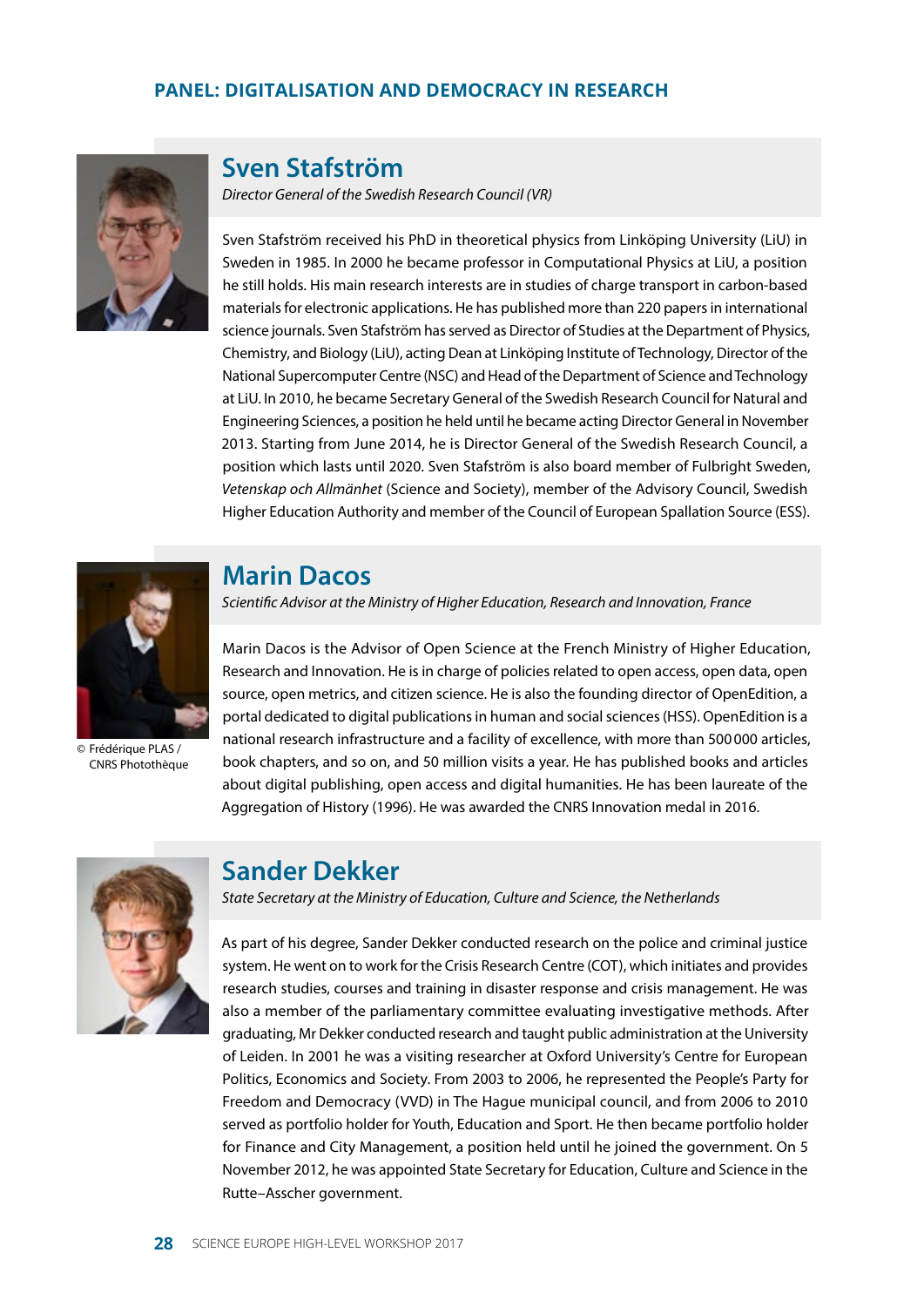## **Søren Harnow Klausen**

*Member of the Science Europe Scientific Advisory Committee*

Søren Harnow Klausen holds a PhD from the University of Tübingen. He is professor of philosophy at the Department for the Study of Culture, University of Southern Denmark and leader of the research programme 'Knowledge and Values'. His main research interests are the philosophy of science and the humanities, social epistemology, philosophy of mind, value theory, well being and creativity and innovation. He has previously served as vice-chair of the Danish Research Council for the Humanities.

### **Klement Tockner**

*President of the Austrian Science Fund (FWF)*

Professor Dr Klement Tockner is president of the Austrian Science Fund (FWF) and professor for Aquatic Ecology at the *Freie Universität Berlin*. He received a PhD in zoology and botany from the University of Vienna and a Titulary Professorship at ETH, Switzerland. Between 2007 and 2016 he was director of the Leibniz Institute of Freshwater Ecology and Inland Fisheries (IGB) in Berlin. He is a globally recognised scientist on freshwater biodiversity, ecosystem functioning, and river and wetland management. He has published more than 250 scientific papers including 130 ISI papers. In 2009, he edited a comprehensive book on European Rivers (*Rivers of Europe*, Elsevier). Klement Tockner has successfully managed large inter- and transdisciplinary projects (such as the EC-funded project BioFresh), and he is member of several scientific committees and international advisory boards including the National Institute of Environmental Studies, Japan (NIES). He is elected member of the Austrian Academy of Sciences and the German Academy of Sciences (Leopoldina).



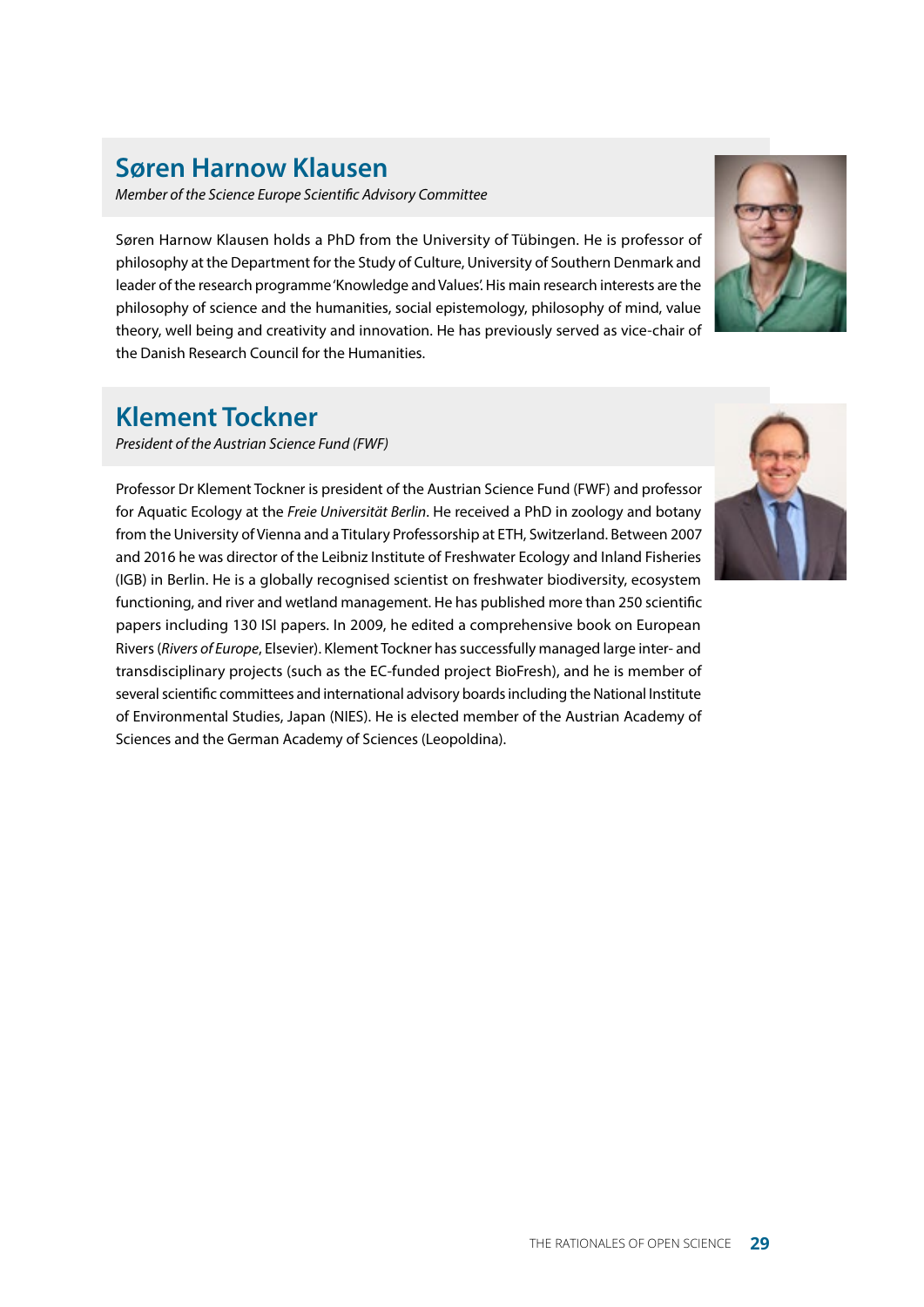#### **PANEL: OPEN SCIENCE – A BETTER SCIENCE?**



## **Marc Schiltz**

Secretary General of the Luxembourg National Research Fund (FNR)

Marc Schiltz holds a PhD in Physics (Crystallography) and an Executive MBA from INSEAD. He has been active in research and higher education for more than 20 years in several European countries and is a recognised scientist in his field of expertise. Drawing on his international experience, he has developed a thorough expertise in strategic research management and organisation. Since 2011, he is heading the National Research Fund, which is the central agency for promoting and funding research activities in Luxembourg. In this role, he has significantly contributed to enhance the quality of the Luxembourg research system and to build bridges with the private sector as well as with the international scientific community. He represents Luxembourg in international organisations such as the Global Research Council and has been an elected member of the Governing Board of Science Europe since 2015.



## **Bjørn Haugstad**

*State Secretary at the Ministry of Research and Education, Norway*

State Secretary Bjørn Haugstad holds a doctorate from Oxford University, with a thesis on strategy realisation in knowledge intensive organisations. He also holds a Master of Science in Industrial Economics from NTNU, and an intermediate subject of Economics from the same place. Haugstad has been research director at the University of Oslo from 2009 until 2013, and comes from a position as Director General of the Ministry of Petroleum and Energy. Haugstad was State Secretary in the Ministry of Education and Research 2001–2005.



### **Matthias Kleiner**

*President of the Leibniz Association (LG) and Member of the Open Science Policy Platform (OSPP)*

Matthias Kleiner completed his habilitation in the field of forming technology in 1991. In 1994, he joined the faculty of the newly founded Brandenburg Technical University of Cottbus as Professor of Forming Technology in the Chair in Design and Manufacturing. Professor Kleiner was awarded the most prestigious prize in German research, the DFG's Gottfried Wilhelm Leibniz Prize in 1997. He responded to the call to the TU Dortmund University in 1998, where he held the Chair of Forming Technology. From 2004 to 2006, he served as managing director of the newly established Institute of Forming Technology and Lightweight Construction (IUL). He has played an instrumental role in a number of international and interdisciplinary research projects and research networks and acts as a member of numerous international professional committees and academies. In 2011, he co-chaired the German "Ethics Commission for a Safe Energy Supply". Matthias Kleiner was elected President of the German Research Foundation (DFG) in 2007. His six year-term of office as President of the DFG ended in December 2012. Matthias Kleiner assumed office as President of the Leibniz Association in July 2014.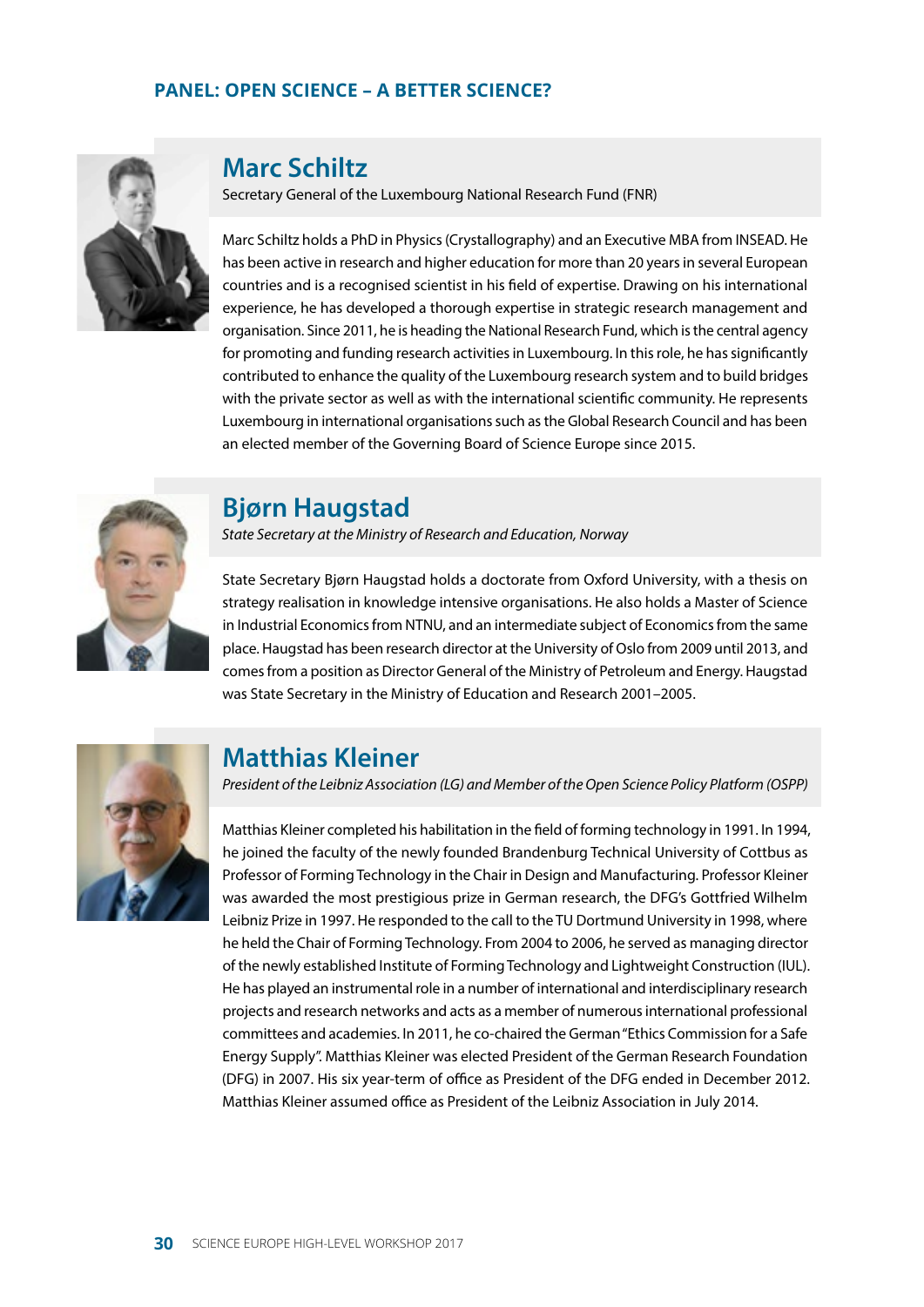## **Milena Žic Fuchs**

*Member of the EC High Level Group on Maximising the Impact of EU Research and Innovation Programmes*

Milena Žic Fuchs was born in 1954 in Zagreb, Croatia. She graduated in English language and literature and Ethnology at the University of Zagreb and continued as a Fulbright doctoral scholar at the Linguistics Department of UCLA. She obtained her PhD in Cognitive Linguistics at the University of Zagreb, and is currently a Full Professor there. She was elected Fellow of the Croatian Academy of Arts and Sciences in 2010 and member of Academia Europaea in 2013. She served as the Croatian Minister of Science and Technology from 1999 to 2000. From 2009 to 2012, she was Chair of the Standing Committee for the Humanities of the European Science Foundation. From 2012 to 2013, she was member of the EC Expert Group for ESFRI Roadmap, and is at present member of numerous Science Advisory Boards at European level, in the domains of Research Infrastructures and SSH. As of 2008, she was a member of the ERC Advanced Grant Panel SH4 'The Human Mind and its Complexity' and Chaired it from 2014 to 2015. As of November 2016, she is a member of the EC High Level Group on maximising the impact of EU research and innovation programmes, chaired by Pascal Lamy.